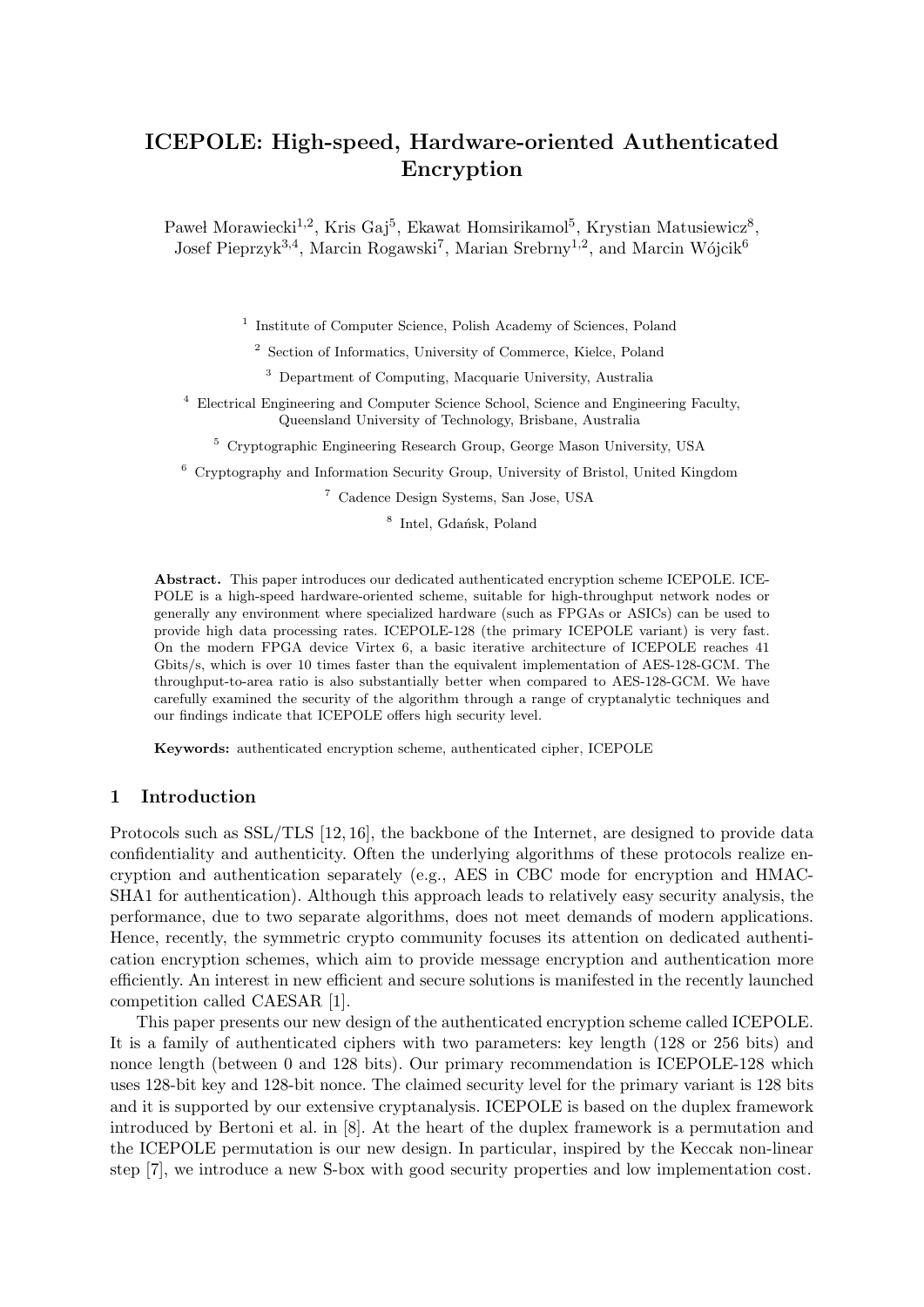ICEPOLE is a high-speed hardware-oriented scheme, suitable for high-throughput network nodes or more generally any environment where specialized hardware (such as FPGAs or ASICs) can be used to provide high data processing rates. ICEPOLE-128 is very fast. On the modern FPGA device Virtex 6, a basic iterative architecture of ICEPOLE reaches 41 Gbits/s, which is over 10 times faster than the equivalent implementation of AES-128-GCM [23] (one of the most common standards for authenticated encryption). The throughput-to-area ratio is also substantially better than AES-128-GCM results.

The paper is organized as follows. ICEPOLE specification is given in Section 2. Our security analysis is presented in Section 3. Next, Section 4 shows hardware performance on FGPA devices and the comparison with the AES-GCM hardware implementation. Then, software performance is given in Section 5. Finally, in Section 6, we describe all the key decisions with motivation and justification behind them.

### 2 Specification

Our primary recommended parameter set is: 128-bit key and 128-bit nonce. The ICEPOLE variant with these recommended parameters is called ICEPOLE-128. We also define two ICEPOLE variants serving as drop-in replacements for AES-128-GCM and AES-256-GCM. These variants are ICEPOLE-128a (128-bit key, 96-bit nonce) and ICEPOLE-256a (256-bit key, 96-bit nonce). The following specification refers to the primary recommendation ICEPOLE-128. A specification of ICEPOLE-128a and ICEPOLE-256a is nearly the same and the differences are described in Appendix D.

#### 2.1 State Organization and Notations

The algorithm works on the 1280-bit state S. The state S is organized as the two-dimensional array S[4][5] where each element of the array is a 64-bit word. When we refer to the particular bit, we introduce the third index:  $S[x][y][z]$ . The mapping between the bits of vector v and those of  $S[x][y][z]$  is  $v[64(x+4y)+z] = S[x][y][z]$ . (At some points in the algorithm's description we xor the state with a vector so this mapping must be specified.) If the bits of the state share the same z coordinates, they form a *slice*. As z ranges from 0 to 63, there are 64 slices in the state. If the bits of the state share the same  $x$  and  $z$  coordinates, they form a row. It is also convenient to introduce a notation which allows referring to the first n bits of the state. Let  $S_{[n]}$  denotes the first *n* bits of the state, namely those bits  $S[x][y][z]$  for which  $64(x + 4y) + z < n$ .

We use the following notation:  $\oplus$  (bitwise XOR),  $\cdot$  (bitwise AND),  $\neg$  (negation).

#### 2.2 Scheme Overview

ICEPOLE-128 encrypts and authenticates a message with a 128-bit key and a 128-bit nonce. There are 3 phases of the algorithm as shown in Figure 1.

At the heart of ICEPOLE there is the 1280-bit permutation denoted by  $P$ . Let us first describe this permutation.

#### 2.3 Permutation P

P is an iterated permutation and a number of rounds is a parameter of the permutation. In the presented algorithm the 6- and 12-round variants (denoted by  $P_6$  and  $P_{12}$ ) are used. Each round R consists of five steps labelled by the Greek letters:  $\mu$  (mu),  $\rho$  (rho),  $\pi$  (pi),  $\psi$  (psi),  $\kappa$  (kappa).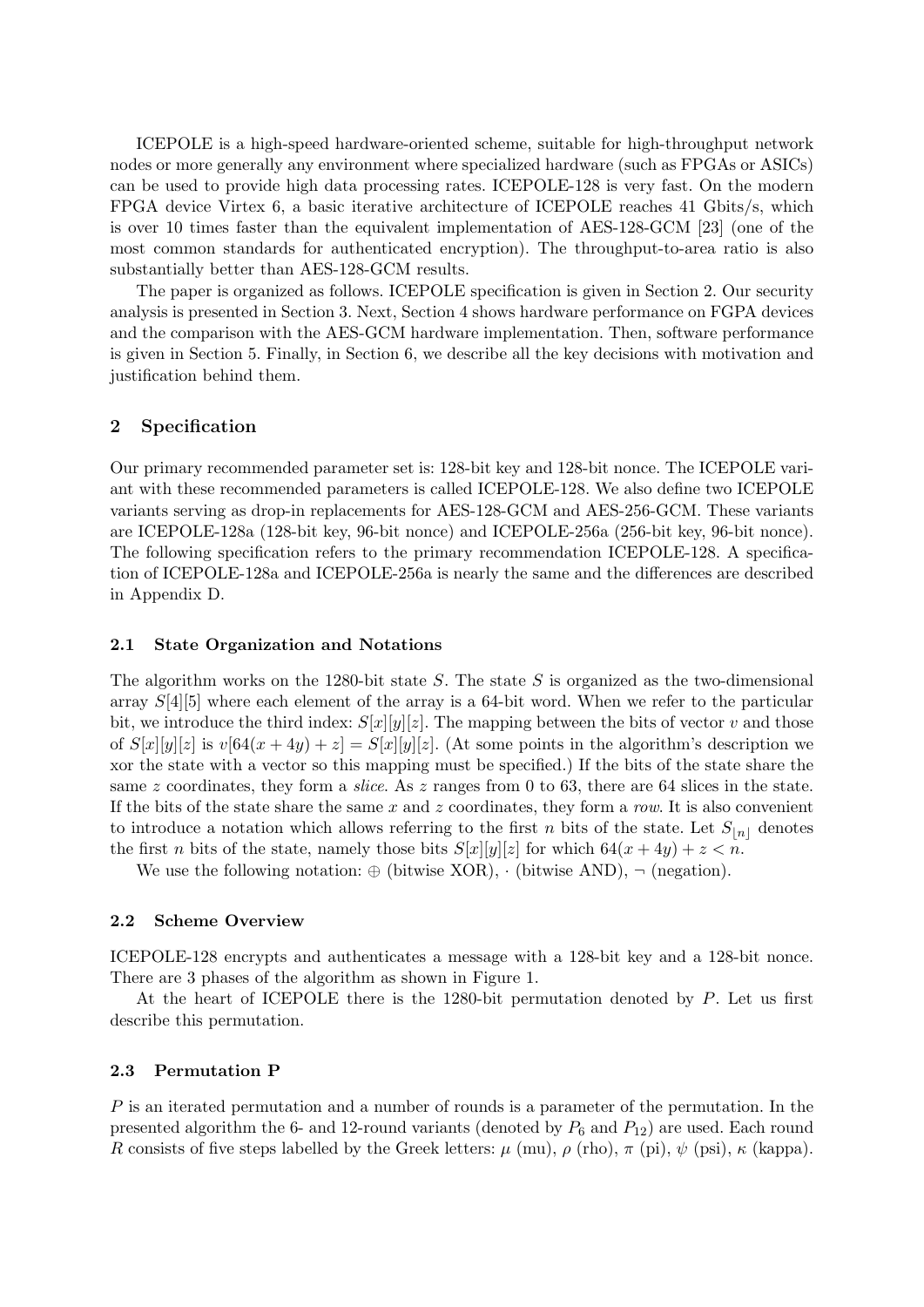

 $R = \kappa \circ \psi \circ \pi \circ \rho \circ \mu$ 

Each step updates the state as follows.

 $\mu$ :

In the  $\mu$  step bits are mixed through the MDS (Maximum Distance Separable) matrix. Every 20-bit slice is mixed through the matrix given below. Formally, a column vector  $(Z_0, Z_1, Z_2, Z_3)$ is multiplied by a constant matrix producing a vector of four 5-bit words.

$$
\begin{pmatrix} 2 & 1 & 1 & 1 \ 1 & 1 & 8 & 2 \ 1 & 2 & 1 & 18 \ 18 & 2 & 1 \ \end{pmatrix} \begin{pmatrix} Z_0 \ Z_1 \ Z_2 \ Z_3 \end{pmatrix} = \begin{pmatrix} 2Z_0 + Z_1 + Z_2 + Z_3 \ Z_0 + Z_1 + 18Z_2 + 2Z_3 \ Z_0 + 2Z_1 + Z_2 + 18Z_3 \ Z_0 + 18Z_1 + 2Z_2 + Z_3 \end{pmatrix}
$$

The operations are done in  $GF(2^5)$ . Here the multiplication is defined as the multiplication of binary polynomials modulo the irreducible polynomial  $x^5 + x^2 + 1$ . There are only three distinct terms in the chosen matrix, namely 18, 2, 1 and they correspond to the polynomials  $x^4 + x$ , x, and 1, respectively. The  $\mu$  step can be efficiently implemented with simple bitwise equations (see Appendix G).

 $\rho$ :

The  $\rho$  step is the bitwise rotation applied to each of the twenty 64-bit words of the state. The bitwise rotation moves bit at position z into position  $(z+r_{value})$  modulo 64. For each word  $r_{value}$ is different.

 $S[x][y] := S[x][y] \ll \text{offsets}[x][y]$  for all  $(0 \le x \le 3), (0 \le y \le 4)$ 

The rotation offsets are given in Appendix A.

π:

 $\pi$  reorders the words in the state. Words are moved from  $S[x][y]$  to  $S[x'][y']$  and the new coordinates  $(x', y')$  are calculated from the following simple formula.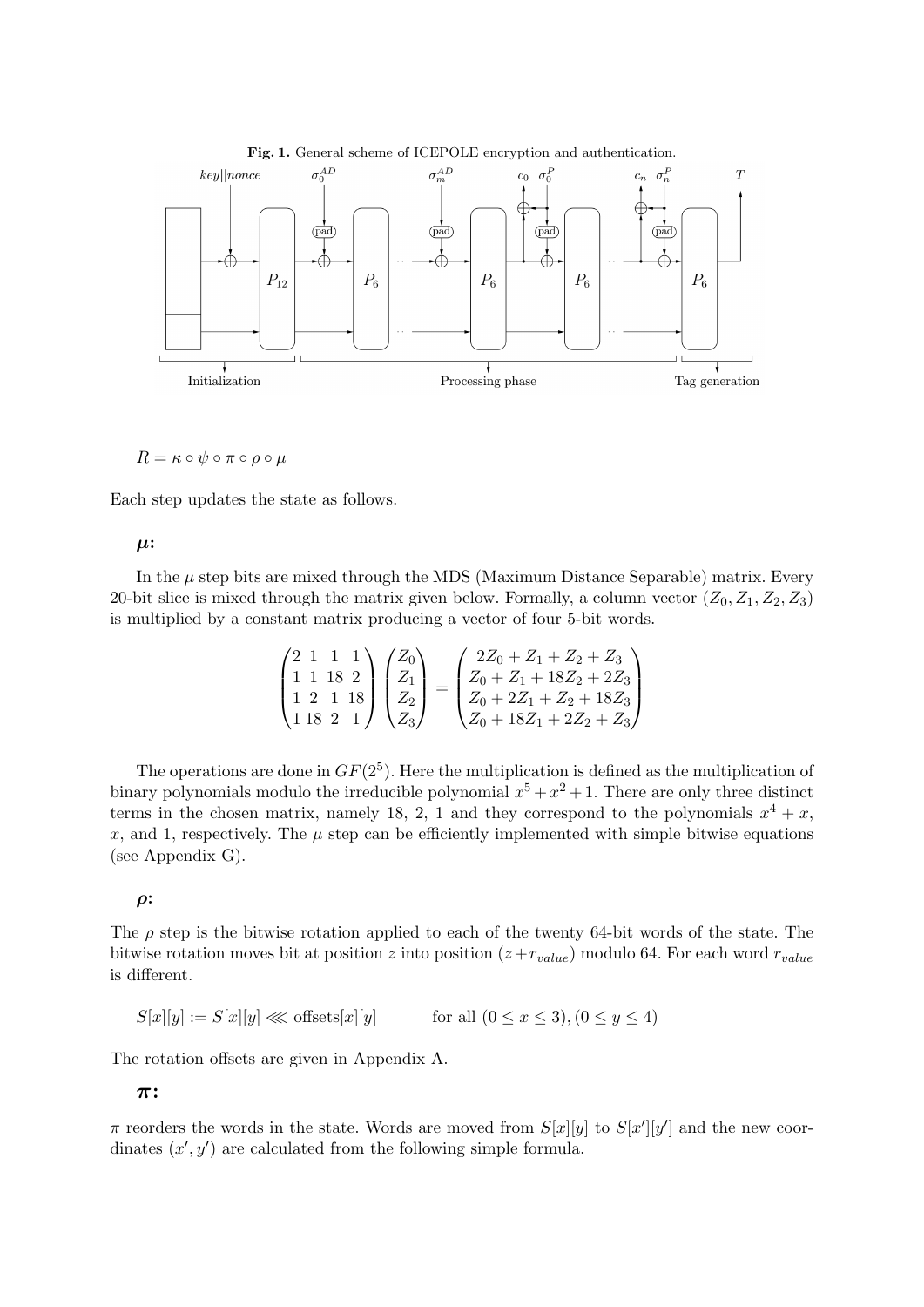$$
x' := (x + y) \mod 4
$$
  

$$
y' := (((x + y) \mod 4) + y + 1) \mod 5
$$

 $\psi$ :

In the  $\psi$  step the ICEPOLE S-box is applied to each of 256 rows of the state. The S-box maps a 5-bit input vector  $(M_0, M_1, ..., M_4)$  to a 5-bit output vector  $(Z_0, Z_1, ..., Z_4)$ . The S-box functionality can be easily described by the following bitwise equation. Operations on the index  $k$ are done modulo 5. The bitwise AND operator  $\cdot$  is omitted for clarity.

for all 
$$
(0 \le k \le 4)
$$
  
\n $Z_k = M_k \oplus (\neg M_{k+1}M_{k+2}) \oplus (M_0M_1M_2M_3M_4) \oplus (\neg M_0 \neg M_1 \neg M_2 \neg M_3 \neg M_4)$ 

κ:

In  $\kappa$  the 64-bit constant is xored with  $S[0][0]$ .

 $S[0][0] := S[0][0] \oplus constant[numberOfRound]$ 

The constant value for each round is different. The values are given in Appendix B.

#### 2.4 Initialization Phase

First, the state is initialized with the 1280-bit pseudorandom constant. The constant was obtained by applying the Keccak-f[1600] permutation (an underlying permutation of the SHA-3 standard) to the all-zero vector and truncating the result to 1280 bits. (The constant is given in Appendix C.)

Once the state is filled with the constant, the 128-bit key  $K$  and the 128-bit nonce are introduced into the state.  $K_0$  and  $K_1$  denote two 64-bit words of the key, nonce<sub>0</sub> and nonce<sub>1</sub> denote two 64-bit words of the nonce.

 $S[0][0] := S[0][0] \oplus K_0$  $S[1][0] := S[1][0] \oplus K_1$  $S[2][0] := S[2][0] \oplus \text{nonce}_0$  $S[3][0] := S[3][0] \oplus \textit{nonce}_1$ 

Then, the  $P_{12}$  permutation is run on the state S.

 $S := P_{12}(S)$ 

#### 2.5 Processing Phase

The input data is processed in blocks. First, the associated data blocks  $\sigma_i^{AD}$  are processed and next the plaintext blocks  $\sigma_i^P$ . The plaintext blocks are authenticated and encrypted whereas the associated data blocks are only authenticated.

A block length has to be between 0 (the empty block) and 1024 bits. Each block is padded to be 1026 bits long and the padding rules are as follows. First, every block is appended with the *frame bit*. The frame bit is set to 1 for the last  $\sigma^{AD}$  block and all  $\sigma_i^P$  except the last one. Otherwise the frame bit is set to 0. Once the frame bit is appended, a given block is padded with a simple rule: append 1 and such a number of 0's which gives 1026-bit block. Thus the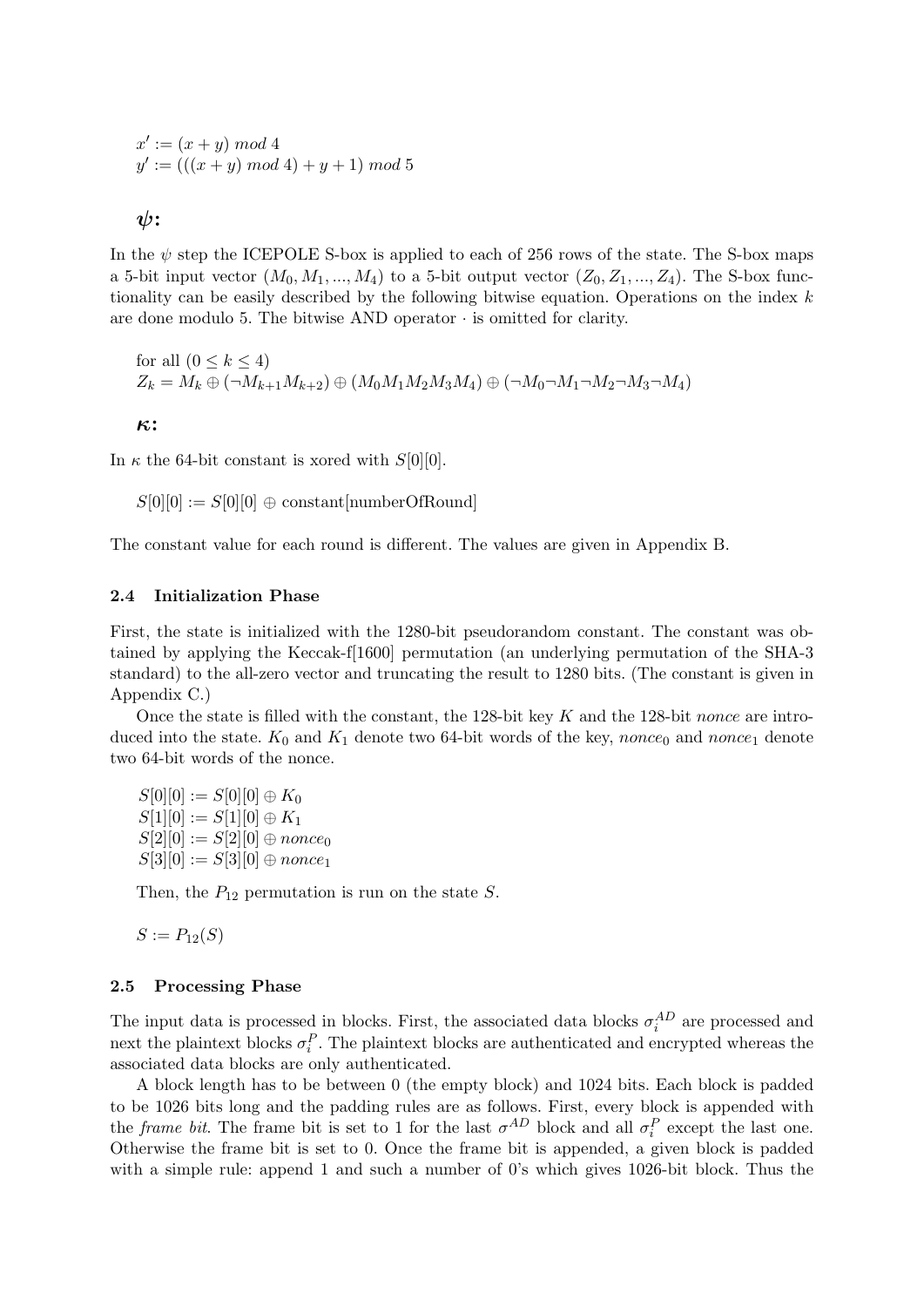padded block has at least two padding bits (the frame bit and 1) and maximally 1026 padding bits (in case of the empty block).

In the processing phase the ciphertext blocks  $c_i$  are produced and the state is updated.

$$
\begin{array}{l} \textbf{for all blocks}\ \sigma_i^{AD} \left\lbrace \right.\\ \sigma_i^{AD} := pad(\sigma_i^{AD})\\ S_{\lfloor 1026 \rfloor} := S_{\lfloor 1026 \rfloor} \oplus \sigma_i^{AD}\\ S := P_6(S) \end{array}
$$

```
for all blocks \sigma_i^P {
c_i = S_{\lfloor l \rfloor} \oplus \sigma^P_i (l is a length of \sigma^P_i)
\sigma_i^P := pad(\sigma_i^P)S_{\lfloor 1026 \rfloor} := S_{\lfloor 1026 \rfloor} \oplus \sigma^F_iS := P_6(S)}
```
### 2.6 Tag Generation

When the blocks processing is finished,  $P_6$  is run on the state and the 128-bit authentication tag T is derived. ( $T_0$  and  $T_1$  denote two 64-bit words of T.)

 $S := P_6(S)$  $T_0 := S[0][0]$  $T_1 := S[1][0]$ 

### 2.7 Decryption and Verification

Decryption and verification are done basically with the same scheme as for encryption. The only difference is that now the input data are the ciphertext blocks and the associated data blocks. Figure 2 shows the scheme. We stress that the same permutation  $P$  (and not its inverse) is used for decryption and verification. Once the processing phase is finished, the tag  $T$  is generated and verified with the tag received from the sender. If the tags match, the data is authenticated.

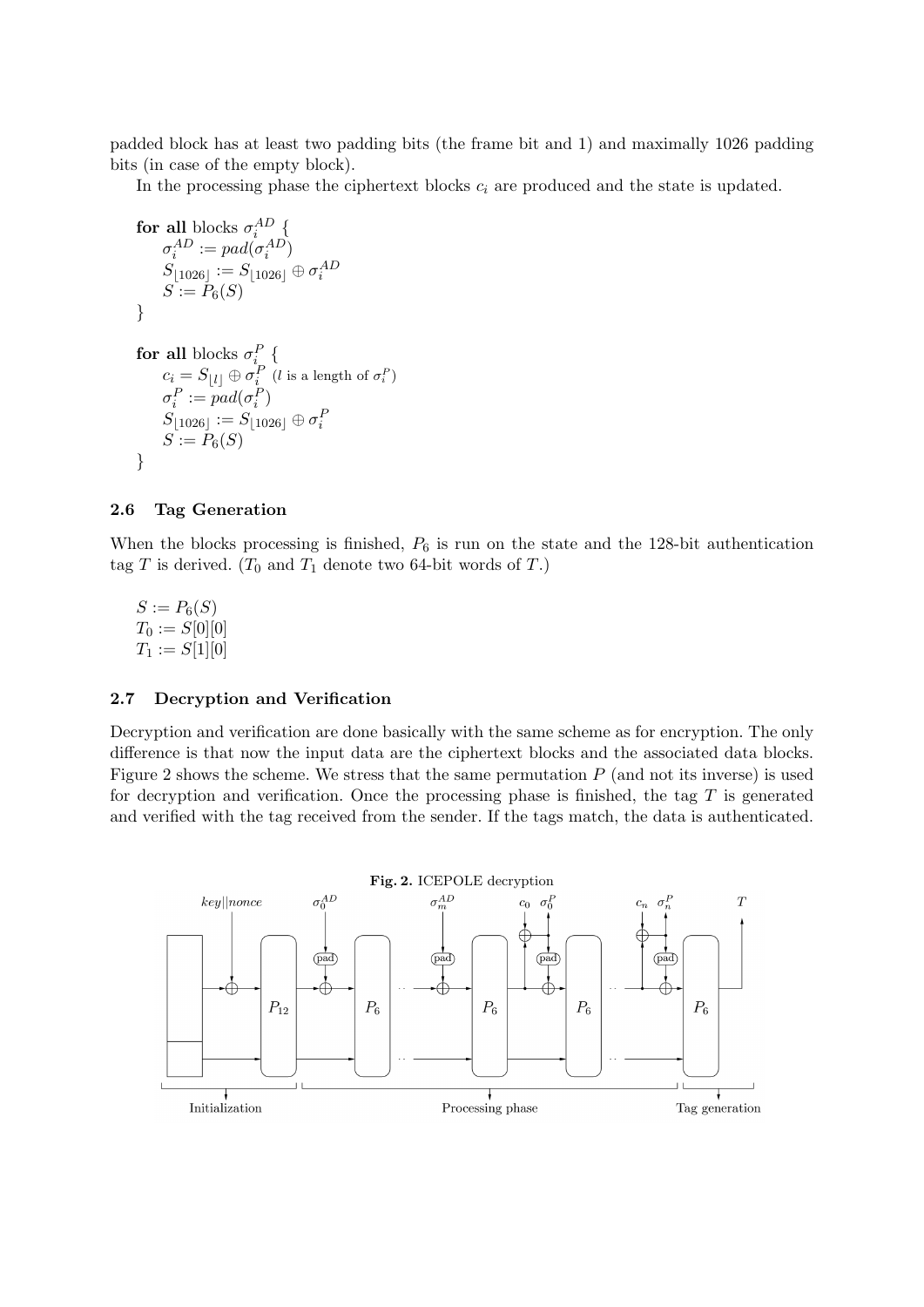### 3 Security Analysis

In 2010, Bertoni et al. introduced the duplex construction [8] which provides the framework for an authenticated encryption scheme. ICEPOLE is based on this construction and thus ICEPOLE general security claims are inherited from it. The duplex construction can be seen as a particular way of using the sponge construction  $[6]$ . Similarly, there are two parameters, namely r (bitrate) and  $c$  (capacity). The sum of these two parameters makes the state size. Different values for bitrate and capacity give trade-offs between speed and security; a higher bitrate gives a faster construction at the expense of a lower security. For ICEPOLE-128,  $r$  is 1026 bits and  $c$  is 254 bits. In case of ICEPOLE variants with a 256-bit key,  $r$  is 962 bits and  $c$  is 318 bits.

In [3], it was proved that the sponge construction is secure against generic attacks with complexity below  $2^{c/2}$ . However, when a sponge or duplex object is used in conjunction with a secret key, one can prove more refined bounds taking into account the data complexity. In [4] Bertoni et al. proved that if the data complexity is limited to  $2<sup>a</sup>$  r-bit blocks, the keyed mode withstands generic attacks with time complexity up to  $2^{c-a}$  calls of the underlying permutation. If  $a < c/2$ , this results in an increase of the security strength from  $c/2$  to  $c - a$ . This comes in handy particularly for 256-key ICEPOLE variants, where we would like to keep 256 bits of security without expanding the state or introducing any serious changes in the algorithm's specification. By limiting the number of blocks (encrypted under the same key) to  $2^{62}$ , ICEPOLE-256 stands up to any attack up to  $2^{318-62} = 2^{256}$  (unless easier generically). For ICEPOLE-128 the limit (rather purely theoretical) is  $2^{126}$  blocks and hence the security level is  $254-126=128$ bits.

In [6] it was shown that the security level can be proven under the assumption that the underlying permutation  $P$  has not any exploitable properties (there are no structural distinguishers of the permutation). Therefore the security analysis of ICEPOLE comes down to analysis of the permutation  $P$ . Below we give our cryptanalysis indicating that  $P$  is indeed a secure permutation.

A user of ICEPOLE is required to use a nonce. However, in the case of nonce reuse ICEPOLE provides some intermediate level of robustness. The nonce reuse leads to leaking XOR of plaintexts (via XOR of ciphertexts) and this cannot be avoided in our case. The secret key used with the same nonce also leads to the situation where the adversary can control the XOR differences after the 12-round initialization. But our cryptanalysis (given below) strongly indicates that the 6-round permutation  $P$  (run at the processing phase) is secure, in particular against differential and linear cryptanalysis. Therefore we argue that in the case of nonce reuse the key-recovery attack is not possible.

#### 3.1 Differential Cryptanalysis

Differential cryptanalysis, introduced by Biham and Shamir [9], has become very powerful technique of modern cryptanalysis. One of the most convincing way of showing the resistance against differential attacks is to provide a lower bound on the weight of any differential characteristics (also called differential trails or paths) over a number of rounds. For example, in the AES the structure of the cipher and its diffusion properties allow to provide such bounds analytically [11]. However for 'bit-oriented constructions (e.g., Keccak or MD6 hash function) it is not possible to derive differential characteristics bounds in a very straightforward and convenient manner. In such cases computer-aided proofs are provided and for ICEPOLE we take this approach.

#### Computer Aided Proof

A brute-force strategy to check all possible characteristics (even for a very small number of rounds) fails. The 1280-bit state is too big, even when exploiting all possible symmetries.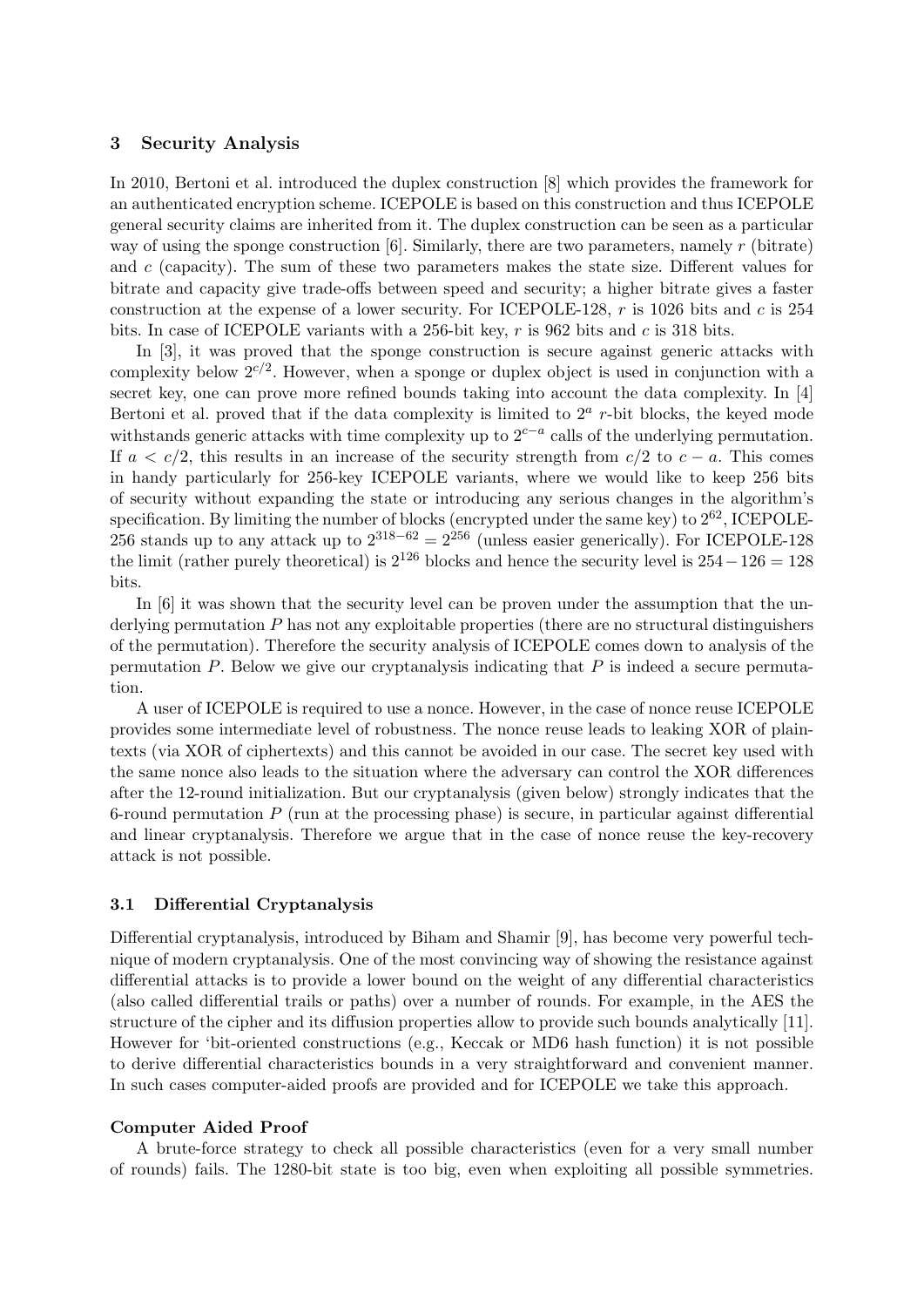Instead of the plain brute-force we used a SAT-solver. A SAT solver is an algorithm, which decides whether a given propositional (Boolean) formula (typically described in the Conjunctive Normal Form) has a satisfying valuation. Generally, to solve a problem: (1) translate the problem to SAT (in such a way that a satisfying valuation represents a solution to the problem); (2) run a favourite SAT solver to find a solution.

First, we focused on the problem of finding the 3-round characteristic with the minimum number of active S-boxes. The problem was encoded as a SAT formula in the Conjunctive Normal Form with the aid of the CryptLogVer toolkit [18]. CryptoMiniSat2 [25] is able to solve it in a few hours on a desktop PC. The solution, that is the minimum number of active S-boxes for 3 rounds, is 9. Then, we tried to repeat the experiments for 4 rounds, but the problem was too hard for the SAT-solver. However, if we slightly change the problem and ask the solver about a particular number (up to 13) of active S-boxes on the 4-round differential path, the answer is provided by the solver. For 4 rounds there are no paths with 13 or fewer S-boxes. Again, checking a higher number of S-boxes turned out to be infeasible.

If a number of active S-boxes is at least 14 (for 4 rounds) and the highest probability of a difference transition through the S-box is  $2^{-2}$  (deduced from the difference distribution table of the S-box, given in Appendix F), then the lowest weight for 4 rounds is  $2^{-2*14} = 2^{-28}$ . So for 12 rounds a weight equals  $2^{-28*3} = 2^{-84}$  and hence data complexity for the attack is  $2^{84}$ plaintexts. Please note that this is already a much bigger number than the limitation  $(2^{62})$  for ICEPOLE-256 on a number of blocks of plaintexts encrypted under the same key.

We believe that the complexity of differential attack should be much higher than the lower bound of 2<sup>84</sup> plaintexts. The first reason for that is the difference transitions through the S-box with the weight  $2^{-2}$  happen very rarely. Out of 337 possible difference transitions only 10 (3%) has the weight  $2^{-2}$ . Most of the transitions (216) has the weight  $2^{-4}$  and the average weight is  $2^{3.4}$ . The second argument strongly indicating that ICEPOLE is resistant to a differential attack is our experimental results. These gives some more insight into the difference propagation in ICEPOLE. Details are presented in Appendix D.

Internal differentials The best collision attack against Keccak was obtained through the technique called internal differentials [13]. While in standard differential attacks we consider two different plaintexts, in internal differential attacks only one plaintext is considered, and the statistical evolution of the differences between its parts is followed. In the attack against Keccak two properties were exploited, which led to the successful attack against the roundreduced Keccak. These properties are: very low Hamming weight constants (which helps to keep the state in the desired symmetry) and the fact that the state is initialized with the all-zero vector (which allows to construct the initial difference). For ICEPOLE it is not the case as the state is initialized with the pseudorandom constant and the round constants have much higher Hamming weight. Therefore we conclude it is not possible (or heavily limited) to successfully apply the internal differential technique to our scheme.

### 3.2 Linear Cryptanalysis

Linear cryptanalysis, formally introduced by Matsui [21], has become another powerful tool against modern cryptographic primitives. The main idea is to construct the linear approximation of the algorithm. In many ways this technique resembles differential cryptanalysis. Tracing the evolution of differences has the counterpart in tracing linear masks. Usually the complexity of the attack is also determined by the number of active S-boxes in the trail. One excellent example of exploiting the duality between these two techniques is the analysis of AES provided by its designers.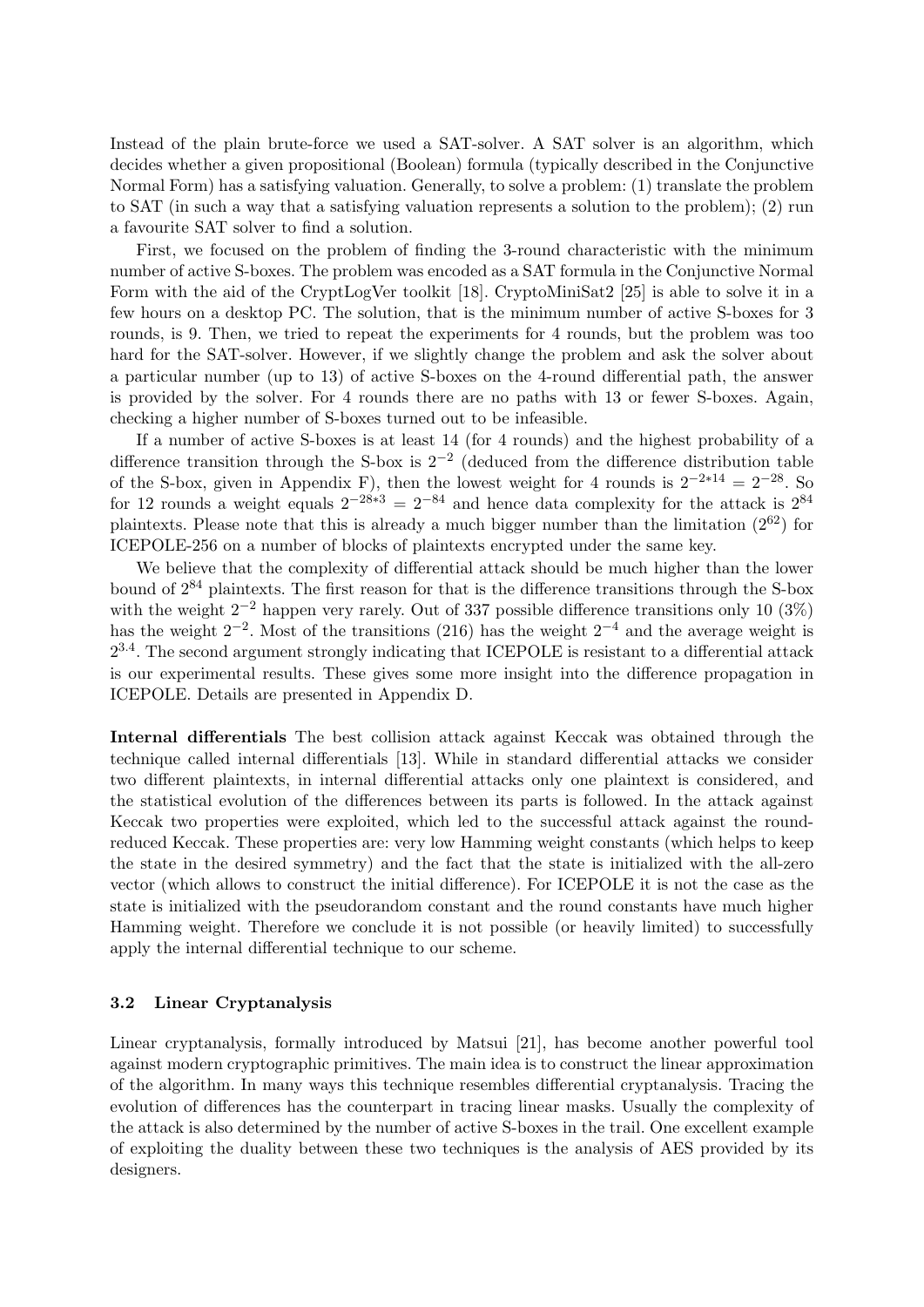Although the structure of ICEPOLE does not allow for a straightforward and completely parallel analysis with respect to the two types of attacks, we think that ICEPOLE (and its permutation  $P$ ) should offer very similar security margin against linear and differential cryptanalysis. First indication of it is the examination of the linear profile of the S-box. (The complete profile is given in Appendix H.) The highest bias of the linear approximation of the S-box is  $2^{-2}$  and on average the bias is lower as the value of  $2^{-2}$  happens rarely. (Note that the highest probability of difference transitions in the S-box is also  $2^{-2}$ ). The complexity of the linear attack is not only determined by the S-box properties but also by a number of active S-boxes on the trail. The  $\mu$  step brings diffusion to the algorithm and hence it is the main factor for increasing a number of active S-boxes. The  $\mu$  step affects linear and differential trails in the same way. Therefore we conclude that the complexity of the linear attack against ICEPOLE should be comparable with differential analysis and after 5-6 rounds the complexity becomes completely intractable.

### 3.3 SAT-based (Logic) Cryptanalysis

We encoded the following problem into SAT: an adversary knows a part of the input state, a part of the output state and the goal is to retrieve the unknown part of the input state. For ICEPOLE this problem models two types of attacks. The first type is the key recovery where an unknown part of the state is a secret key. The second type of the attack is the state recovery (in the processing phase) where the attacker tries to recover the unknown capacity part of the state.

To encode the problem into a SAT instance we used the toolkit presented in [18]. We obtained a SAT instance describing a single round of P with roughly 6400 variables and 35300 clauses. In attacks we used CryptoMiniSAT2, a gold medallist from recent SAT competitions [25]. We tried to solve three variants of the problem where 64-, 80-, and 128-bit part of the input state remains unknown. For 2 rounds CryptoMiniSAT2 was able to find the solution in a few seconds on a desktop PC. For 3 rounds only 64-bit variant of the problem was solved (also in a matter of seconds) and for 4 rounds, with 48-hour time limit, CryptoMiniSAT2 was unable to provide any solution. It looks as the hardness of the problem grows super exponentially in a number of rounds and this effect has been also observed in SAT-based attacks on other cryptographic primitives [18, 24]. Thus we conclude that ICEPOLE with the 12-round initialization and the 6-round processing phase is secure against the SAT-based attack.

#### 3.4 Rotational Cryptanalysis

The technique was formally introduced in [20]. Unlike differential analysis, where the attacker follows the propagation of the xor differences of two plaintexts through the cryptographic system, in rotational analysis, the adversary investigates the propagation of the rotational relations between plaintexts. In [22] rotational cryptanalysis was applied to Keccak and since there are some similarities between ICEPOLE and Keccak, we take a closer look whether that technique could be used against ICEPOLE. In the attack on Keccak two properties were exploited, namely very low Hamming weight constants (which helps keep the states in the desired rotational relation) and the fact that the state is initialized with the all-zero vector (which allows to construct the initial rotational relation). For ICEPOLE it is not the case as the state is initialized with the pseudorandom constant and the round constants have much higher Hamming weight. Therefore we conclude it is not possible (or heavily limited) to apply rotational cryptanalysis to our scheme.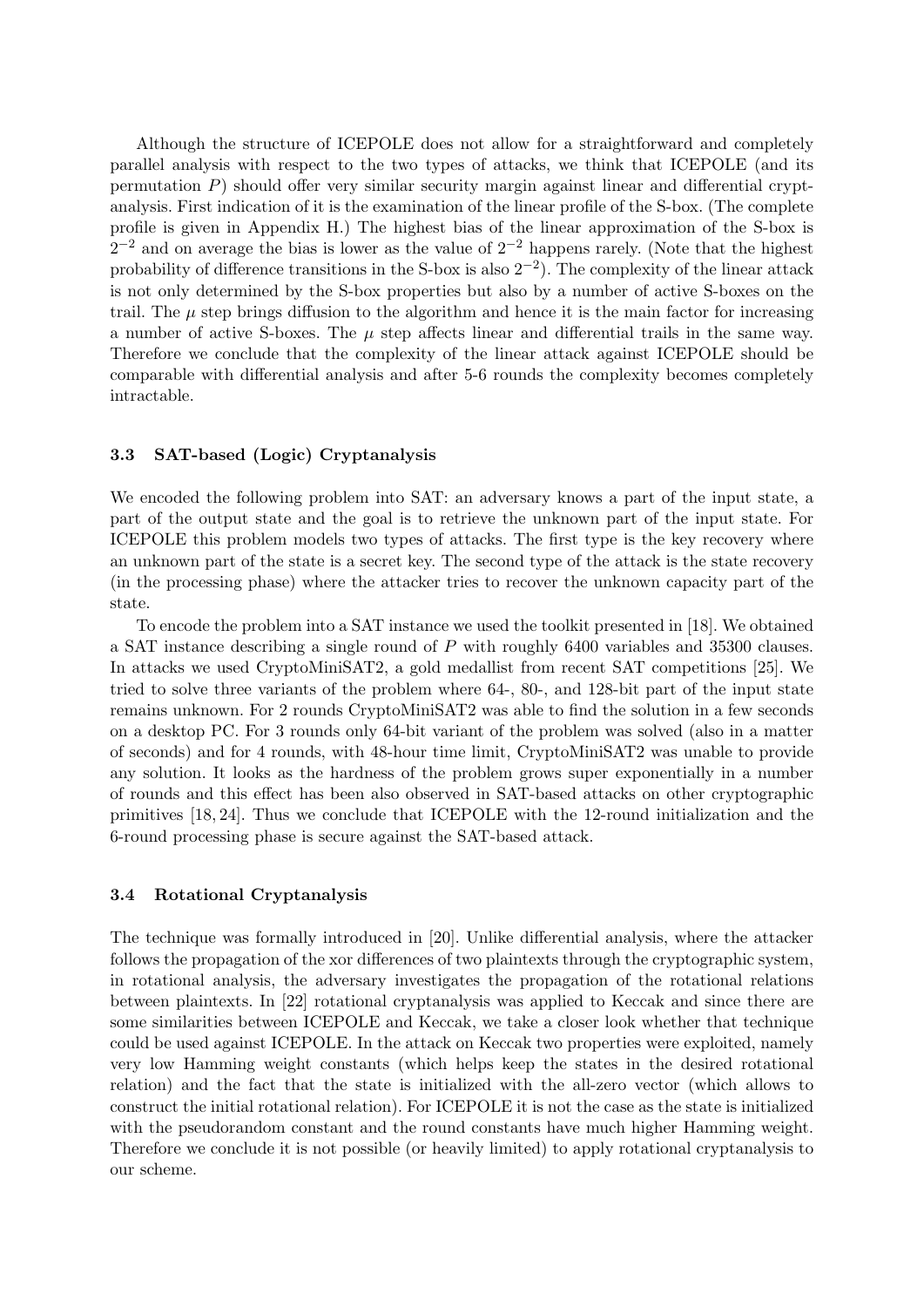### 3.5 Techniques Exploiting Low Algebraic Degree

There are several cryptanalytic techniques, which exploit a low algebraic degree. These are, for example, the cube attack [14] or the zero-sum distinguisher [2]. An algebraic degree of a single round of P (or its inverse) is 4. Then, after four rounds the algebraic degree is 256, which stops the mentioned attacks from reaching the attack complexity lower than the claimed security level  $2^{128}$ . Thus ICEPOLE with its 12-round initialization is completely secure against techniques exploiting a low algebraic degree.

### 4 Hardware Performance

A proof-of-concept basic iterative architecture of ICEPOLE-128 was implemented. Figure 3 shows an overview of a datapath design. The presented cryptographic core is capable of performing encryption and decryption, and contains a full padding unit.

Fig. 3. A proof-of-concept single iterative round design for the hardware implementation of ICEPOLE



AES-GCM is used as a basis of our comparison as it is one of the most widely accepted standards for authenticated encryption [23]. The same basic iterative architecture is implemented for a direct comparison. Both implementations use also the same interface and communication protocol in order to reduce any discrepancies between the two designs. Similar to ICEPOLE, AES-GCM contains the full padding unit and supports both encryption and decryption within a single core.

Both cryptographic cores were described using VHDL language and verified against software generated test vectors using ModelSim. The results were generated using ATHENa [17] using two high-performance FPGA families from two major FPGA vendors, Xilinx and Altera. These FPGA families are Xilinx Virtex 6 and Altera Stratix IV, respectively. No dedicated resources, such as Block RAMs or DSP units, were used in either implementation. The comparison between ICEPOLE-128 and AES-128-GCM using a basic iterative architecture is shown in Table 1. The throughput shown in the table is based on the throughput of long messages.

Table 1. The comparison between ICEPOLE-128 and AES-128-GCM using an iterative architecture

|                       |        | Xilinx Virtex 6 | Altera Stratix IV |        |                                                             |      |  |  |  |  |  |  |
|-----------------------|--------|-----------------|-------------------|--------|-------------------------------------------------------------|------|--|--|--|--|--|--|
|                       |        |                 |                   |        | ICEPOLE-128 AES-128-GCM ratio ICEPOLE-128 AES-128-GCM ratio |      |  |  |  |  |  |  |
| throughput $(Gbit/s)$ | 41.364 | 3.539           |                   | 38.779 | 3.612                                                       | 10.7 |  |  |  |  |  |  |
| area (Slices/ALUT)    | 1501   | 940             | 1.6               | 4564   | 4025                                                        | 1.13 |  |  |  |  |  |  |
| throughput-to-area    | 27.56  | 3.76            | 7.3               | 8.5    | 0.9                                                         | 9.4  |  |  |  |  |  |  |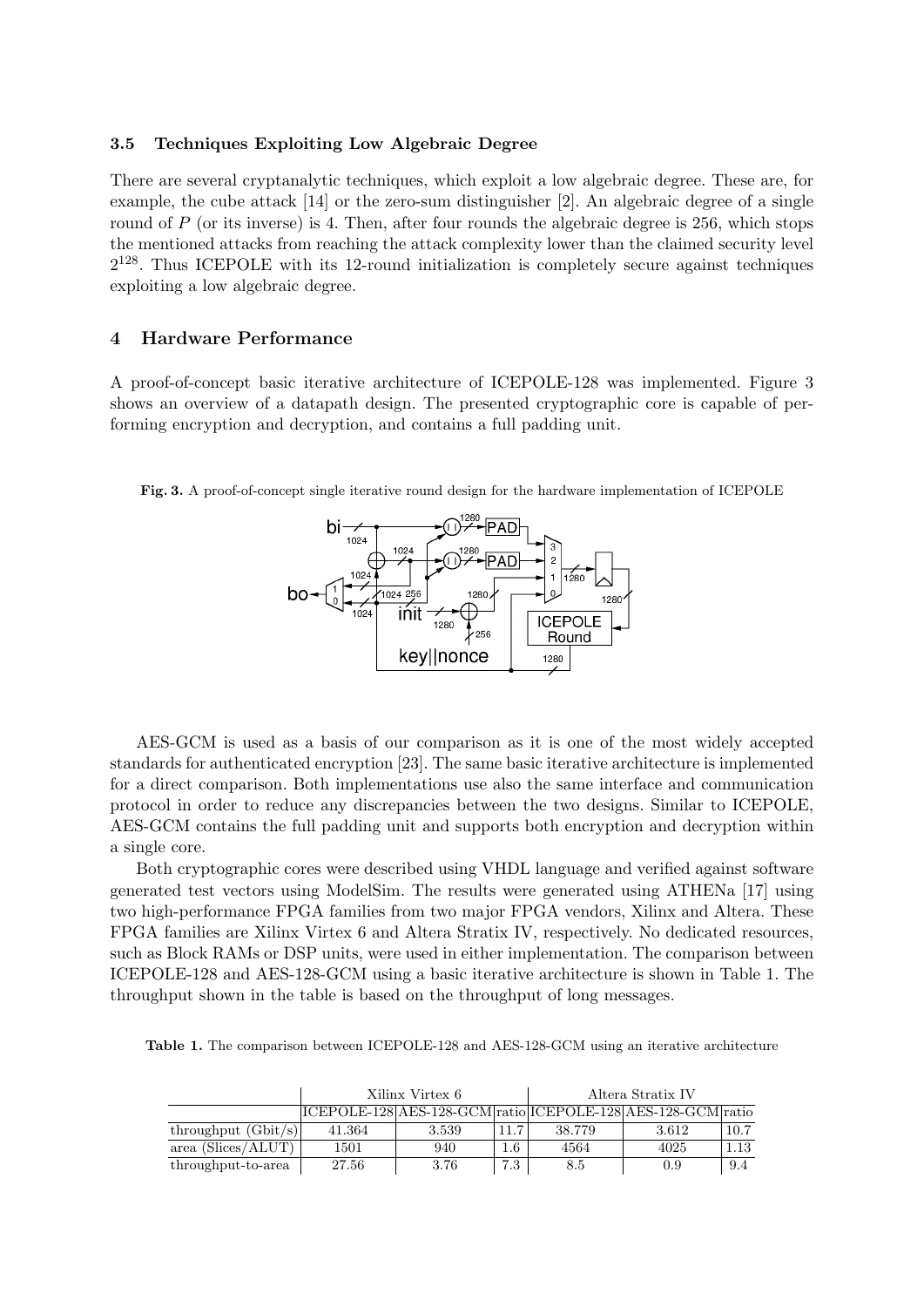With the exception of resource utilization, ICEPOLE-128 consistently outperforms AES-128-GCM in terms of the throughput and the throughput-to-area ratio. For Xilinx Virtex 6, with only 60% increases in area, ICEPOLE-128 achieves almost 12 times the speed of AES-128-GCM, and seven times higher the throughput-to-area ratio. For Altera Stratix IV, due to the unique behaviour of Altera Adaptive Look Up Tables (ALUTs), the resource utilization is similar for both algorithms, with ICEPOLE-128 consuming only 13% more area. At the same time, ICEPOLE-128 outperforms AES-128-GCM by a factor of 11 in terms of throughput and a factor of 9 in terms of the throughput-to-area ratio.

We strive to provide the fairest possible comparison with AES-GCM. When we state that the design used is an 'iterative architecture', this means that it takes 10 clock cycles to calculate the AES. Certainly, we selected the multiplier unit that optimizes the unit to meet that latency. This means that we are performing a 128-bit  $\times$  128-bit multiplication using at least a 128-bit  $\times$ 16-bit multiplier to satisfy the 10 clock cycles requirement. For a fair comparison, we selected a 128-bit  $\times$  16-bit multiplier because 128-bit  $\times$  32-bit or larger multiplier would increase the area unnecessarily.

As ICEPOLE is inspired by the Keccak permutation, it is natural to ask whether our new construction offers better performance over the Keccak permutation. The main reason ICEPOLE permutation is faster than Keccak is that the linear step  $\mu$  can be implemented in the single layer of LUTs whereas Keccak  $\theta$  needs 2 layers. Hence both area and throughput for this step would be to ICEPOLE advantage. Other steps in permutation are basically equivalent in terms of performance. Our experiments supports this analysis. The experiment was conducted by wrapping ICEPOLE and Keccak permutations with a shift register for I/O. Then the same optimization technique used in our paper was applied to both designs. The improvement in speed is consistent across all device families with the highest performance gain in Altera as much as 20%.

#### 5 Software Performance

While the primary focus of the ICEPOLE design is hardware performance, the cipher is also amenable to efficient software implementations. The three steps that require nontrivial implementations are  $\mu$ ,  $\rho$  and  $\psi$ . They all can be easily implemented on platforms supporting 64-bit XORs, logical ANDs and rotations. We measured that a rather straightforward C implementation compiled for speed (with no beyond-C optimization efforts like code vectorization using AVX or intrinsics use) runs for very long messages at about 9 cycles per byte on Intel Ivy Bridge i5-3320M processor. The same implementation runs at about 8 cpb on a Haswell (Intel Xeon E3 1275) machine.

We believe there is still room for possible improvements. A better code optimization (e.g., making sure that the compiler uses the andn a, b instruction on Haswell for  $\neg A \cdot B$  extensively used in the step  $\psi$ ) could lead to a better performance than the reported 8 cycles per byte. Additionally, one could think about an AVX-based implementation where the whole state is kept in five YMM registers. Compared to the pure C code this could save time on memory loads and stores but at the expense of the more complex  $\mu$  step. For 32-bit platforms, only rotation performance will scale worse than linearly (compared to the straightforward 64-bit version). It is because in such a case the rotations need to be combined from more than two instructions.

#### 6 Design Rationale

We have aimed at high-speed, hardware-oriented authenticated encryption scheme, suitable for high-throughput network nodes or any environment where specialized hardware (such as FPGAs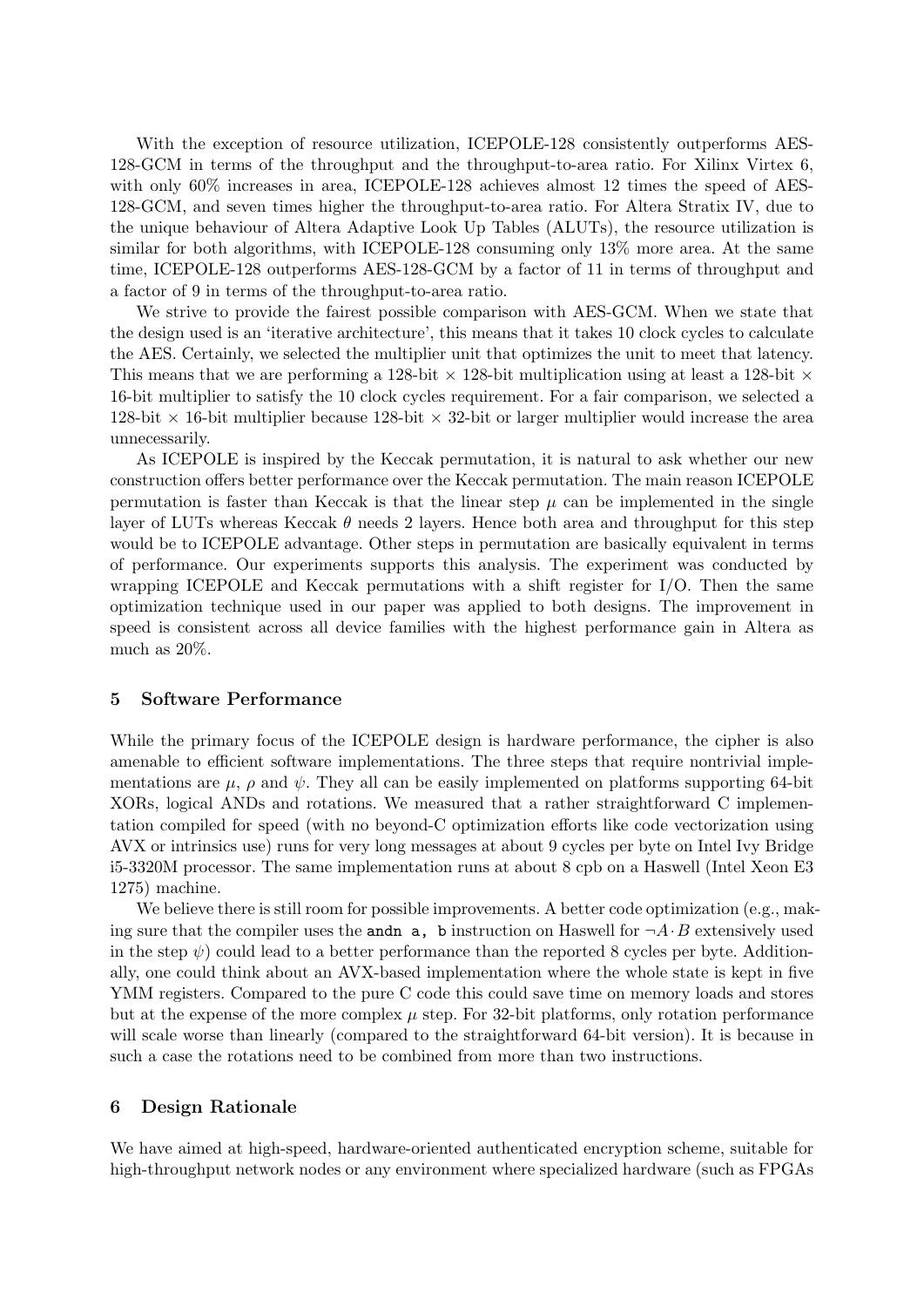or ASICs) can be utilized to provide desired high data processing rates. Our main inspiration comes from the duplex construction with the round-reduced Keccak-f permutation [5]. We have decided to keep the general framework (namely the duplex construction) and design an underlying permutation from scratch.

In the Keccak-f permutation, the linear step  $\theta$  brings most of diffusion to the algorithm and is roughly two times slower (when considering the FPGA design) than the non-linear part (a layer of S-boxes). Our general approach to the design of the permutation  $P$  has been to make steps more balanced. We have wanted to make the linear part simpler (faster) and improve the properties (diffusion, algebraic degree) of the non-linear part (in comparison to Keccak-f). The challenge has been that a more complex S-box layer should not nullify the gain from introducing a lighter linear part. Our second starting idea was to take into consideration cryptanalysis of Keccak-f and its round-reduced variants. Those findings have determined some of our decisions for ICEPOLE and its P permutation.

#### 6.1 Permutation P Steps

Let us first explain design rationale behind the P permutation steps.

### $\mu$ :

We have aimed at a possibly simple and implementation-friendly linear step. The step does not have to have an efficient inverse as in the duplex construction the permutation is calculated only in one way (both for encryption and decryption). Additionally, we have required that the linear step has very good diffusion properties. In [19] Junod and Vaudenay presented their research on building MDS matrix (known for an excellent diffusion property) under the criteria, which perfectly suit our needs, that is an efficient implementation and neglecting an inverse of the matrix. We have decided to use one of the 'optimal' matrices presented in [19].

The  $\mu$  step also helped determine the size and organization of the state. First, we tried to keep the same state organization as in Keccak-f[1600] that is  $5 \times 5 \times 64$ . However the 'optimal'  $5 \times 5$  MDS matrix did not give us a clear advantage (in terms of hardware implementation efficiency) over the linear step presented in Keccak. Hence we have decided to use the smaller  $4 \times 4$  matrix, which would operate on four 5-bit vectors. The linear operation based on the chosen matrix can be implemented in just a single layer of LUTs in the modern FPGA devices. Consequently, to let our new linear step be applied naturally, the state has been organized as the two dimensional array  $4 \times 5$  of 64-bit words, giving the 1280-bit state.

#### $\rho$ :

The  $\rho$  step is essential to bring diffusion along z axis in the state. Otherwise a given bit would only affect bits from its slice (the bits sharing the same  $z$  coordinate). The 20 offsets are calculated from a simple formula  $i(i + 1)/2$  modulo the word length (64 bits in the case of ICEPOLE). This formula is the same as in the Keccak permutation. A nice feature of this formula is that in the case of shorter word lengths, each word (or nearly each word) has a distinct offset value. This might come in handy when one tries to build ICEPOLE variant with a smaller state, better suited for constrained environments.

### π:

The  $\pi$  step reorders the words in the state. We have introduced this step to bring extra diffusion between the words (which is already provided by  $\mu$  and  $\psi$ ). In hardware,  $\pi$  and  $\rho$  are 'cheap', their computational cost corresponds to wiring. The  $\pi$  formula has been chosen for its simplicity.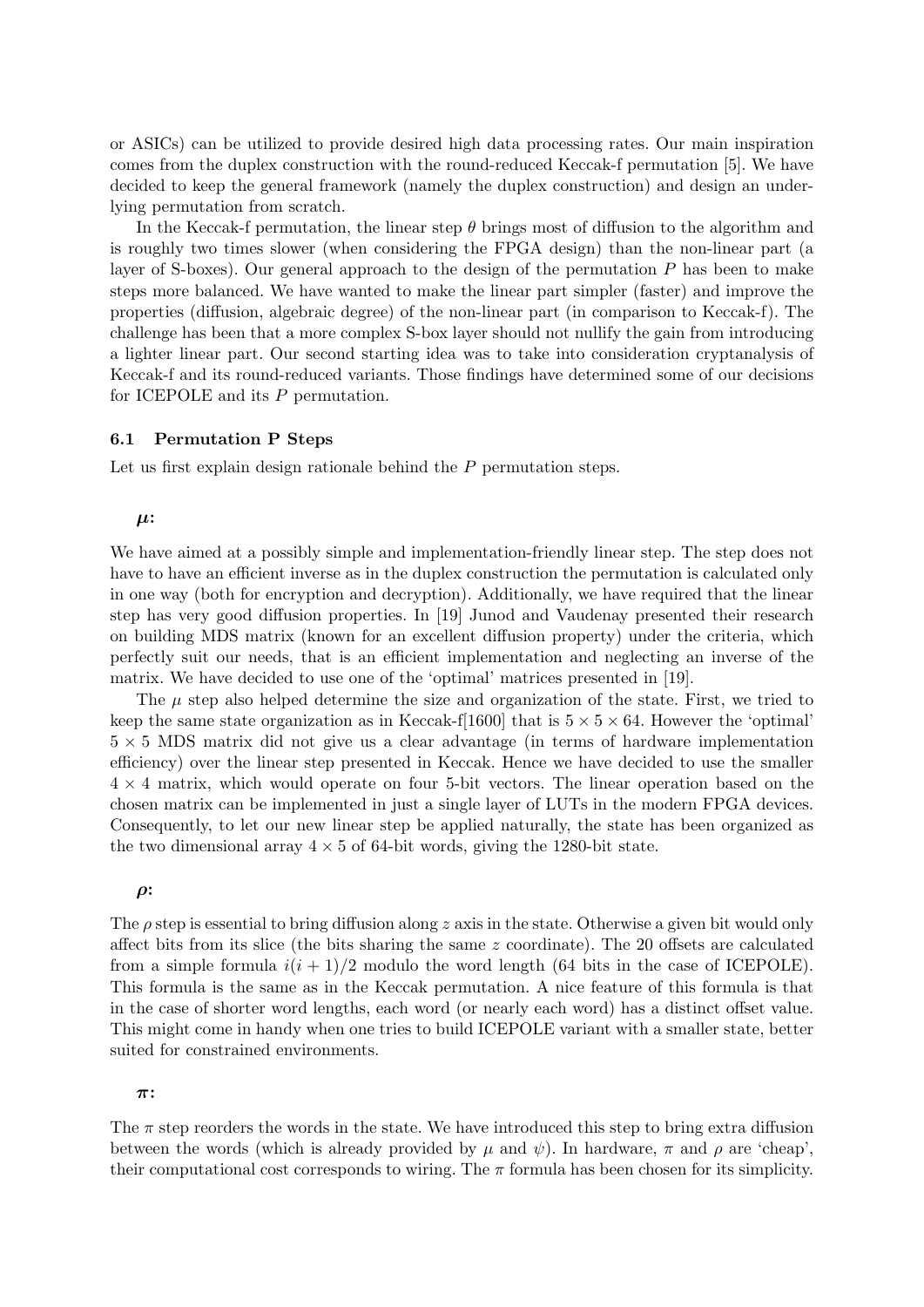### $\psi$ :

We have aimed at the non-linear step (an S-box), which would have the following properties: good differential and linear profiles, an algebraic degree higher than 3, compact boolean circuit (low implementation cost). We have concluded that the Keccak S-box would not be the best choice mainly for its slow diffusion. Every bit affects only 3 others whereas we need better diffusion to complement  $\mu$ . Secondly, the Keccak S-box algebraic degree is only 2 and for a small number of rounds techniques exploiting a low algebraic degree might be a threat. Therefore, ideally, we would like to keep good differential and linear profiles of the Keccak S-box and increase its diffusion and the algebraic degree. Our idea to achieve this goal was as follows. If we change the truth table of the Keccak S-box very little, differential and linear profiles should stay much the same (Though it needs to be verified.) Hopefully, a small change would improve diffusion and increase the algebraic degree. In the Keccak S-box the input vector '00000' is mapped onto '00000' and '11111' onto '11111'. If we switch them  $(00000)$ <sup>'</sup>  $\Rightarrow$  '11111' and '11111'  $\Rightarrow$  '00000'), this seemingly tiny change gives us all we want. Now every output bit depends on all 5 input bits (better diffusion then) and the algebraic degree now equals 4, also the inverse of the new S-box has degree equals 4. The boolean description is still very compact, the equations are given in Section 2. As expected the differential and linear profiles remain very the same, keeping their good properties. The profiles are given in Appendix.

#### κ:

 $\kappa$  adds the 64-bit round constant and for each round a constant is different. Without  $\kappa$  all rounds of the permutation  $P$  would be equal making it subject to attacks exploiting symmetry such as slide attacks [10]. The constants used in Keccak have very low Hamming weight and this feature was exploited in two cryptanalytic attacks [13, 22] against the round-reduced Keccak. These results motivated us to introduce constants with much higher Hamming weight. The constant values are taken as the output of a simple 64-bit maximum-cycle Linear Feedback Shift Register (LFSR). The polynomial representation of LFSR is  $x^{64} + x^{63} + x^{61} + x^{60} + 1$ . The LFSR state is initialized with the 64-bit vector '0123456789ABCDEF' (hexadecimal format) and then each cycle generates a subsequent constant. Thus  $\kappa$  can be implemented as a simple LFSR circuit or a precomputed look-up table.

#### Steps order within a round

 $\mu$  is the step, which provides the best mixing between the unknown part of the state (a secret key  $K$ ) and the remaining part of the state which would be known to the attacker. Hence we have placed  $\mu$  as the first step in a round. The order of other steps is arbitrary.

### 6.2 ICEPOLE Parameters And Decisions

ICEPOLE works on the 1280-bit state and the reason for that is explained above in the subsection on the  $\mu$  step. ICEPOLE-128 (our primary recommendation) uses the 1024-bit input data block to be more hardware friendly. This value is a power of 2 and allows a more natural I/O operation in hardware as opposed to the slightly bigger size of 1088 bits (which could be also a choice). With 6-round processing phase where a large amount of data must be transferred within a short period, a non-power-of-2 block size can introduce an inefficiency in data transmission when the I/O width is large. Furthermore, with the 1024-bit input data block, a hardware implementation can more efficiently uses its storage, which can be important where aiming for an extremely small design.

Before P is applied, the state is initialized with the pseudorandom 1280-bit constant. This decision has been motivated by cryptanalysis on the round-reduced Keccak where two different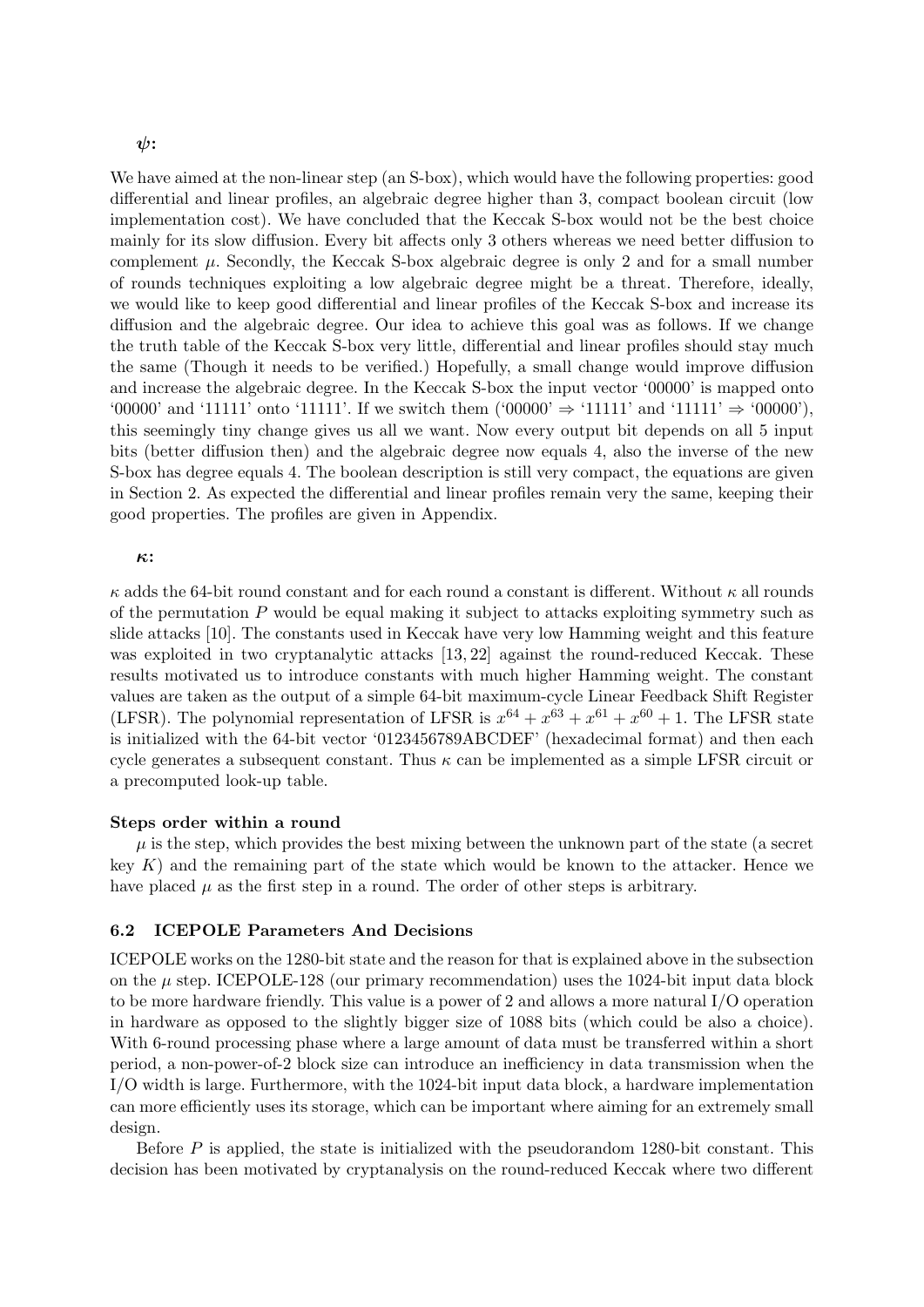techniques [13, 22] have exploited the fact the state is initialized with the all-zero maintaining many different symmetries.

The number of rounds in Initialization is 12. This value is based on our differential cryptanalysis shown in Section 3. After Initialization an adversary should not have any control over the differences (when mounting the differential attack). The experiments indicate that 6 rounds are sufficient and we have doubled this value to get a solid security margin.

The number of rounds in Processing Phase is 6. This value is based on our SAT-based cryptanalysis given in Section 3. We were able to recover a small unknown part of the state for 3 rounds. To get a solid security margin we have doubled the number of rounds in Processing Phase to 6.

The frame bit (introduced as a part of the padding) is needed for security analysis of the duplex construction working in the authenticated encryption mode [6, Section 4.1.5]. The chosen padding rule is the simplest sponge-compliant padding [6, Definition 2].

#### 7 Conclusion

We have proposed the dedicated authenticated encryption scheme called ICEPOLE. It is very fast on the modern hardware platforms and its hardware performance is substantially better than the AES-GCM. Our software non-optimized implementation, running at 8 cycles per byte, is also a promising result. We performed a security analysis with aid of many cryptanalytic tools and our findings show that ICEPOLE offers solid security margin. Our new permutation P (combining with the sponge construction [6] or other permutation-based modes) could become a building block for a new, high-speed cryptographic primitive such as a hash function or a stream cipher.

#### Acknowledgment

Project was financed by Polish National Science Centre, project DEC-2013/09/D/ST6/03918. Josef Pieprzyk was supported by the ARC grant DP0987734. The work described in this paper has been supported in part by EPSRC grant EP/H001689/1.

#### References

- 1. CAESAR: Competition for Authenticated Encryption: Security, Applicability, and Robustness, http:// competitions.cr.yp.to/caesar.html
- 2. Aumasson, J.P., Meier, W.: Zero-sum distinguishers for reduced Keccak-f and for the core functions of Luffa and Hamsi. Tech. rep., NIST mailing list (2009)
- 3. Bertoni, G., Daemen, J., Peeters, M., Assche, G.V.: On the Indifferentiability of the Sponge Construction. In: Advances in Cryptology – Eurocrypt 2008. pp. 181–197 (2008), http://sponge.noekeon.org/
- 4. Bertoni, G., Daemen, J., Peeters, M., Assche, G.V.: On the security of the keyed sponge construction. Symmetric Key Encryption Workshop (SKEW) (February 2011)
- 5. Bertoni, G., Daemen, J., Peeters, M., Assche, G.V.: Permutation-based encryption, authentication and authenticated encryption (July 2012)
- 6. Bertoni, G., Daemen, J., Peeters, M., Van Assche, G.: Cryptographic sponges, http://sponge.noekeon.org/ CSF-0.1.pdf
- 7. Bertoni, G., Daemen, J., Peeters, M., Van Assche, G.: Keccak sponge function family main document, http: //keccak.noekeon.org/Keccak-main-2.1.pdf
- 8. Bertoni, G., Daemen, J., Peeters, M., Assche, G.V.: Duplexing the sponge: single-pass authenticated encryption and other applications. Cryptology ePrint Archive, Report 2011/499 (2011), http://eprint.iacr.org/
- 9. Biham, E., Shamir, A.: Differential Cryptanalysis of DES-like Cryptosystems. Journal of Cryptology 4(1), 3–72 (1991)
- 10. Biryukov, A., Wagner, D.: Slide attacks. In: FSE. pp. 245–259 (1999)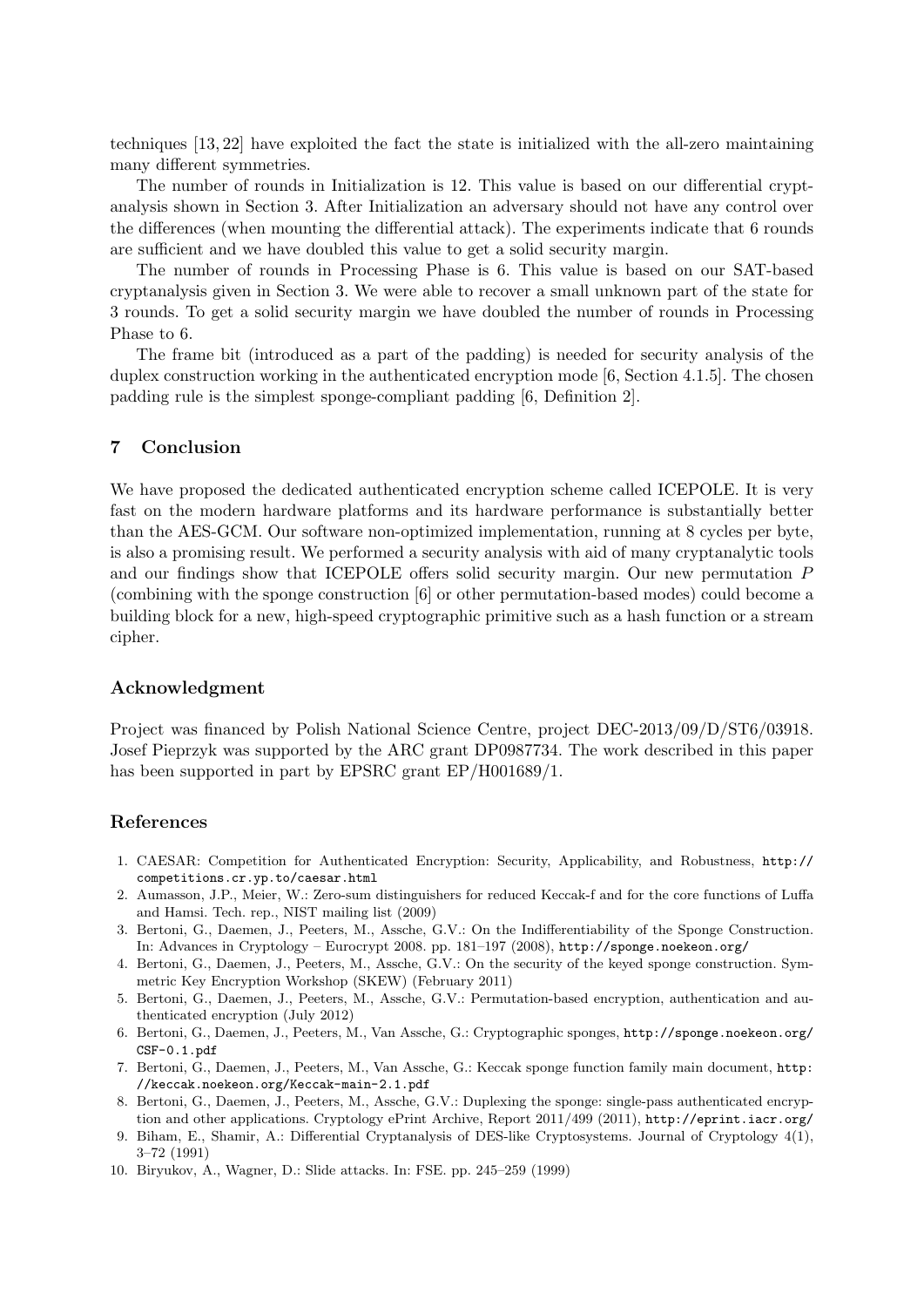- 11. Daemen, J., Rijmen, V.: The Design of Rijndael: AES The Advanced Encryption Standard. Information Security and Cryptography, Springer (2002)
- 12. Dierks, T., Rescorla, E.: The Transport Layer Security (TLS) Protocol. Tech. rep., Network Working Group (2008)
- 13. Dinur, I., Dunkelman, O., Shamir, A.: Collision attacks on up to 5 rounds of sha-3 using generalized internal differentials. Cryptology ePrint Archive, Report 2012/672 (2012), http://eprint.iacr.org/
- 14. Dinur, I., Shamir, A.: Cube attacks on tweakable black box polynomials. In: EUROCRYPT. pp. 278–299 (2009)
- 15. Duc, A., Guo, J., Peyrin, T., Wei, L.: Unaligned Rebound Attack Application to Keccak. Cryptology ePrint Archive, Report 2011/420 (2011)
- 16. Freier, A., Karlton, P., Kocher, P.: The Secure Sockets Layer (SSL) Protocol. Tech. rep., Internet Engineering Task Force (IETF) (2011)
- 17. Gaj, K., Kaps, J.P., Amirineni, V., Rogawski, M., Homsirikamol, E., Brewster, B.Y.: ATHENa Automated Tool for Hardware EvaluatioN: Toward Fair and Comprehensive Benchmarking of Cryptographic Hardware Using FPGAs. In: FPL. pp. 414–421 (2010)
- 18. Homsirikamol, E., Morawiecki, P., Rogawski, M., Srebrny, M.: Security margin evaluation of SHA-3 contest finalists through SAT-based attacks. In: 11th Int. Conf. on Information Systems and Industrial Management. LNCS, vol. 7564. Springer Berlin Heidelberg (2012)
- 19. Junod, P., Vaudenay, S.: Perfect diffusion primitives for block ciphers. In: Selected Areas in Cryptography. Lecture Notes in Computer Science, vol. 3357, pp. 84–99. Springer (2004)
- 20. Khovratovich, D., Nikolić, I.: Rotational cryptanalysis of ARX. In: Proceedings of the 17th international conference on Fast software encryption. pp. 333–346. LNCS, Springer-Verlag (2010)
- 21. Matsui, M., Yamagishi, A.: A new method for known plaintext attack of feal cipher. In: EUROCRYPT. pp. 81–91 (1992)
- 22. Morawiecki, P., Pieprzyk, J., Srebrny, M.: Rotational cryptanalysis of round-reduced Keccak. In: Fast Software Encryption. LNCS, Springer (2013)
- 23. National Institute of Standards and Technology: Recommendations for Block Cipher Modes of Operation: Galois/Counter Mode (GCM) and GMAC. NIST special publication 800-38D (November 2007)
- 24. Rivest, R., Agre, B., Bailey, D.V., Crutchfield, C., Dodis, Y., Fleming, K.E., Khan, A., Krishnamurthy, J., Lin, Y., Reyzin, L., Shen, E., Sukha, J., Sutherland, D., Tromer, E., Yin, Y.L.: The MD6 hash function, http://groups.csail.mit.edu/cis/md6/
- 25. Soos, M.: CryptoMiniSat 2.5.0. In: SAT Race competitive event booklet (July 2010), http://www.msoos. org/cryptominisat2

### Appendix

### A

The rotation offsets used in the  $\rho$  step are given below.

| offsets[0][0] $:= 0$   | offsets[0][1] := 36    | offsets[0][2] $:= 3$  | offsets $[0][3] := 41$ |
|------------------------|------------------------|-----------------------|------------------------|
| offsets[0][4] := 18    | offsets[1][0] $:= 1$   | offsets[1][1] := 44   | offsets[1][2] := 10    |
| offsets[1][3] := 45    | offsets[1][4] $:= 2$   | offsets[2][0] := 62   | offsets[2][1] $:= 6$   |
| offsets $[2][2] := 43$ | offsets[2][3] := 15    | offsets[2][4] $:= 61$ | offsets[3][0] $:= 28$  |
| offsets [3][1] := 55   | offsets [3] [2] : = 25 | offsets[3][3] := 21   | offsets[3][4] $:= 56$  |

### B

The round constants used in the  $\kappa$  step are given below. The values are given in hexadecimal using the little-endian format.

| $\text{constant}[0] := 0091A2B3C4D5E6F7$                  | $constant[1] := 0048D159E26AF37B$                             |
|-----------------------------------------------------------|---------------------------------------------------------------|
| $\text{constant}[2] := 002468 \text{ACF} 13579 \text{BD}$ | $constant[3] := 00123456F89ABCDE$                             |
| $constant[4] := 00091A2BFC4D5E6F$                         | $\text{constant}[5] := 00048\text{D}15\text{FE}26\text{AF}37$ |
| $constant[6] := 0002468AFF13579B$                         | $constant[7] := 000123457F89ABCD$                             |
| $\text{constant}[8] := 000091A2BFC4D5E6$                  | $constant[9] := 000048D1DFE26AF3$                             |
| $constant[10] := 00002468EFF13579$                        | $constant[11] := 00001234F7F89ABC$                            |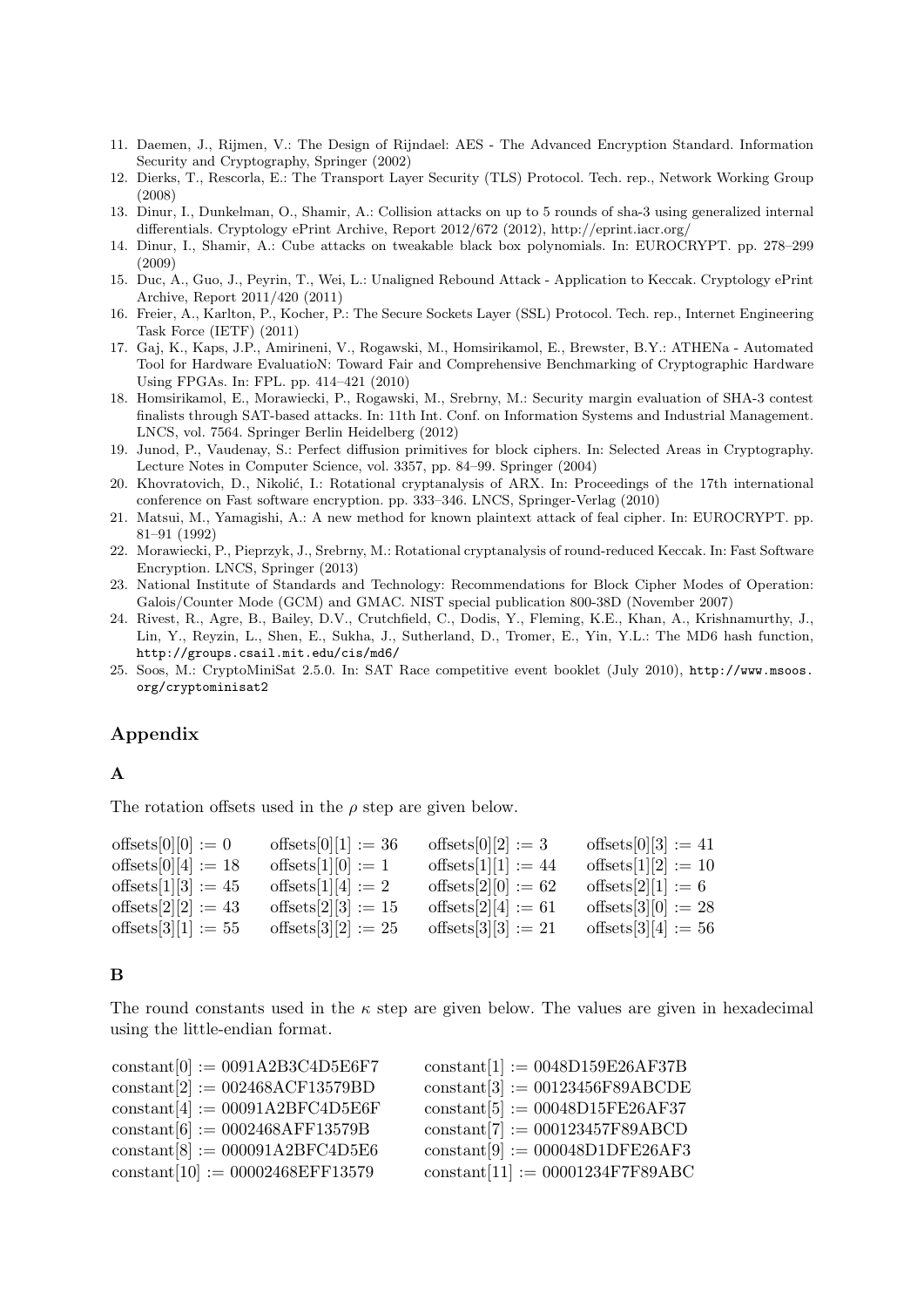At the start of Initialization Phase the 1280-bit state is initialized with the pseudorandom constant. The values are given in hexadecimal using the little-endian format.

| $S[0][0] := FF97A42D7F8E6FD4$  | $S[0][1] := 90FEE5A0A44647C4$   |
|--------------------------------|---------------------------------|
| $S[0][2] := 8C5BDA0CD6192E76$  | $S[0][3] := AD30A6F71B19059C$   |
| $S[0][4] := 30935AB7D08FFC64$  | $S[1][0] := E B5AA93F2317D635$  |
| $S[1][1] := A9A6E6260D712103$  | $S[1][2] := 81A57C16DBCF555F$   |
| $S[1][3] := 43B831CD0347C826$  | $S[1][4] := 01F22F1A11A5569F$   |
| $S[2][0] := 05E5635A21D9A E61$ | $S[2][1] := 64BEFFE F28CC970F2$ |
| $S[2][2] := 613670957BC46611$  | $S[2][3] := B87C5A554FDO0ECB$   |
| $S[2][4] := 8C3EES8A1CCF32C8$  | $S[3][0] := 940C7922AE3A2614$   |
| $S[3][1] := 1841F924A2C509E4$  | $S[3][2] := 16F53526E70465C2$   |
| $S[3][3] := 75F644E97F30A13B$  | $S[3][4] := EAF1FF7B5CECA249$   |

### $\mathbf D$

ICEPOLE-128a We specify ICEPOLE-128a to have a drop-in replacement for AES-128-GCM run with most common parameters, namely a 96-bit nonce and a 128-bit tag. The only differences between ICEPOLE-128 (specified above) and ICEPOLE-128a is that in ICEPOLE-128a a nonce is 96 bits long. The nonce is padded with 32 zeros and introduced into the state in the same way as for ICEPOLE-128.

ICEPOLE-256a We specify ICEPOLE-256a to have a drop-in replacement for AES-256-GCM run with most common parameters, namely a 96-bit nonce and a 128-bit tag. ICEPOLE-256a encrypts data with a 256-bit key, a 96-bit nonce and the data is authenticated with a 128-bit tag. The 96-bit nonce is padded with 32 zeros. A 256-bit key consists of four 64-bit words  $K_0 \ldots K_3$ and the padded nonce consists of two 64-bit words. The key and the nonce are introduced into the state as follows.

 $S[0][0] := S[0][0] \oplus K_0$  $S[1][0] := S[1][0] \oplus K_1$  $S[2][0] := S[2][0] \oplus K_2$  $S[3][0] := S[3][0] \oplus K_3$  $S[0][1] := S[0][1] \oplus nonce_0$  $S[1][1] := S[1][1] \oplus nonce_1$ 

The data blocks have the length between 0 and 960 bits and the padded blocks are 962 bits long. For ICEPOLE-256a the number of blocks encrypted under a single key should be less than  $2^{62}$ . All other parameters and steps of the specification are the same as for ICEPOLE-128.

### E

### Differential Path Search

We were inspired by the work of Duc et al. [15] where the algorithm for differential path search was given for the Keccak permutation. They managed to provide the best differential paths for the round-reduced variants of the permutation. Our permutation shares some key features with the Keccak permutation (in particular how the state is organized and 'bit-oriented' propagation) and hence we think that a similar algorithm may be fruitful also for our analysis.

### C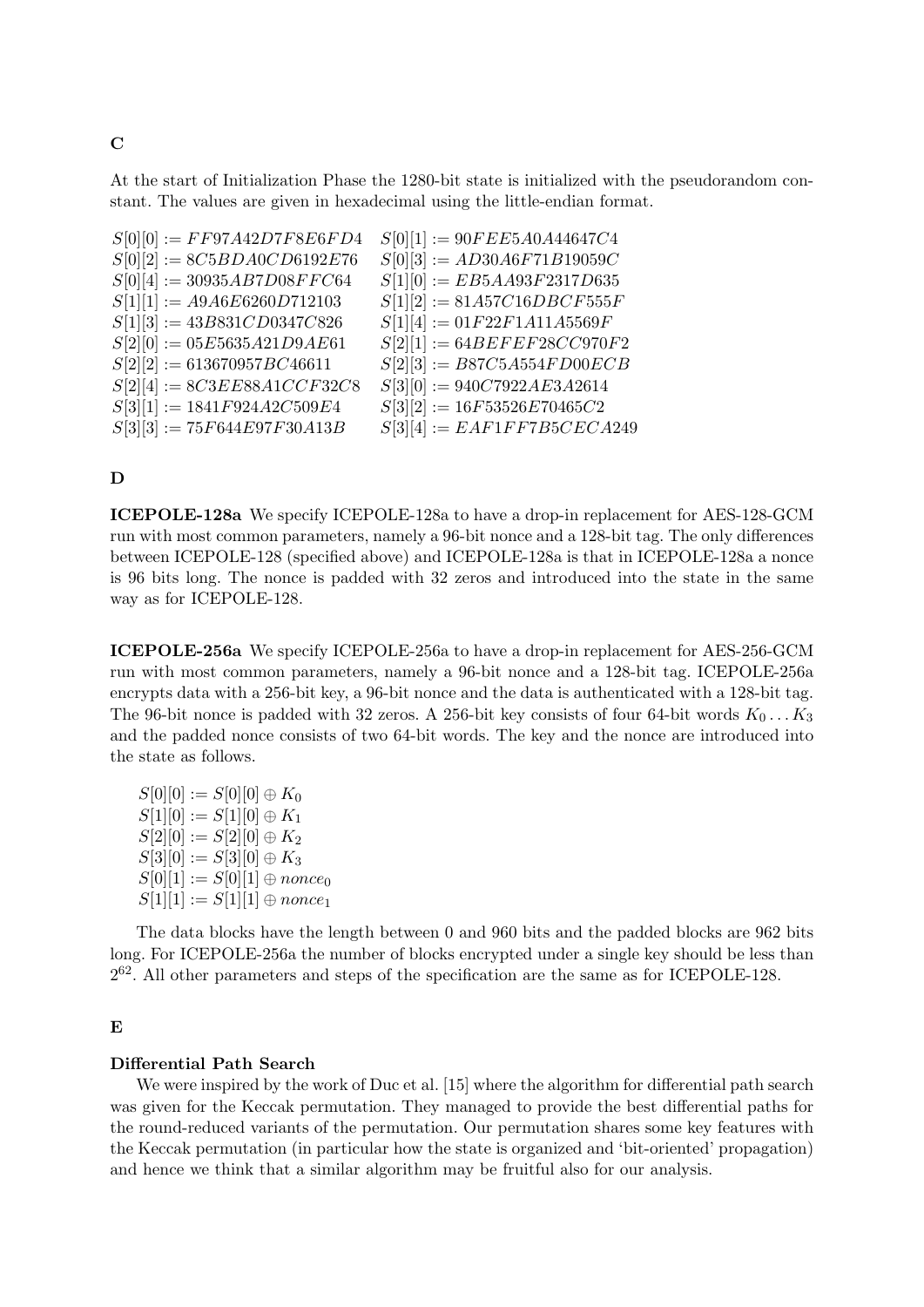The goal of the algorithm is to derive differential paths by maintaining the bit difference Hamming weight as low as possible. We note that  $\mu$ ,  $\rho$ ,  $\pi$  are all linear mappings (denoted altogether by  $\lambda$ , while  $\psi$  acts as the non-linear S-box.  $\kappa$  (adding round constants) does not affect differential analysis in any way. Furthermore,  $\rho$  and  $\pi$  do not change the number of active bits in a differential path, but change only bit positions. Hence,  $\mu$  and  $\psi$  are critical when analysing differential paths. Since  $\psi$  is followed by  $\mu$  in the next round (ignoring  $\kappa$ ), we consider these two mappings together by treating a slice of the state as a unit, and try to find the potential best mapping of the slice through  $\psi$  with the following rule.

• Given an input difference of the slice find all possible output differences by looking into the S-box differential profile. Then, among all combinations of possible output differences, choose a combination which would give the state the minimum Hamming weight after an application of  $\mu$ .

It is not possible to check all possible states as the starting points for a differential path because the state is too big, even if we take advantage of symmetries. We limit the space of starting points to the states with a single active bit. For the 20-bit slice there are 20 such cases. For our permutation (as in the case of the Keccak permutation) a differential path is invariant through position rotation along the  $z$  axis so choosing a particular slice does not matter.

We start our search from  $b_1$  point, i.e., the state after the linear mappings (denoted by  $\lambda$ ) in the second round, and compute backwards for one round, and a few rounds forwards, as shown below.

$$
a_0 \xleftarrow{\lambda^{-1}} b_0 \xleftarrow{\psi^{-1}} a_1 \xleftarrow{\lambda^{-1}} \mathbf{b}_1 \xrightarrow{\psi} a_2 \xrightarrow{\lambda} b_2 \xrightarrow{\psi} a_3 \xrightarrow{\lambda} b_3 \dots
$$

The forward part is longer than the backward part because the diffusion of  $\mu^{-1}$  is better than for  $\mu$ , so it will be easier to control the bit differences Hamming weight for several rounds forwards (instead of backwards). Table 2 shows probabilities of the best paths we found with the aid of the algorithm.

Table 2. Best differential paths results. The third column shows the weights of rounds for a given path.

|                | rounds total probability products |                                                                                     |
|----------------|-----------------------------------|-------------------------------------------------------------------------------------|
|                | $ 2-2 $                           | $2^{-2}$                                                                            |
| $\overline{2}$ | $ 2^{-10}$                        | $2^{-8} \cdot 2^{-2}$                                                               |
| 3              | $2^{-18.4}$                       | $2^{-8.4} \cdot 2^{-2} \cdot 2^{-8}$                                                |
| $\overline{4}$ | $ 2^{-52.8} $                     | $2^{-8.8} \cdot 2^{-2} \cdot 2^{-8} \cdot 2^{-34}$                                  |
| $\frac{5}{2}$  | $2^{-186.2}$                      | $2^{-10.4} \cdot 2^{-2} \cdot 2^{-8} \cdot 2^{-36} \cdot 2^{-129.8}$                |
| -6             | $2^{-555.3}$                      | $2^{-10.4} \cdot 2^{-2} \cdot 2^{-8} \cdot 2^{-36} \cdot 2^{-129.8} \cdot 2^{-369}$ |

The weight of the 3-round path matches the bound we provided  $(2^{-18})$  very closely. We investigated up to 6 rounds as the complexity of the attack exploiting the 5-round path is already completely intractable.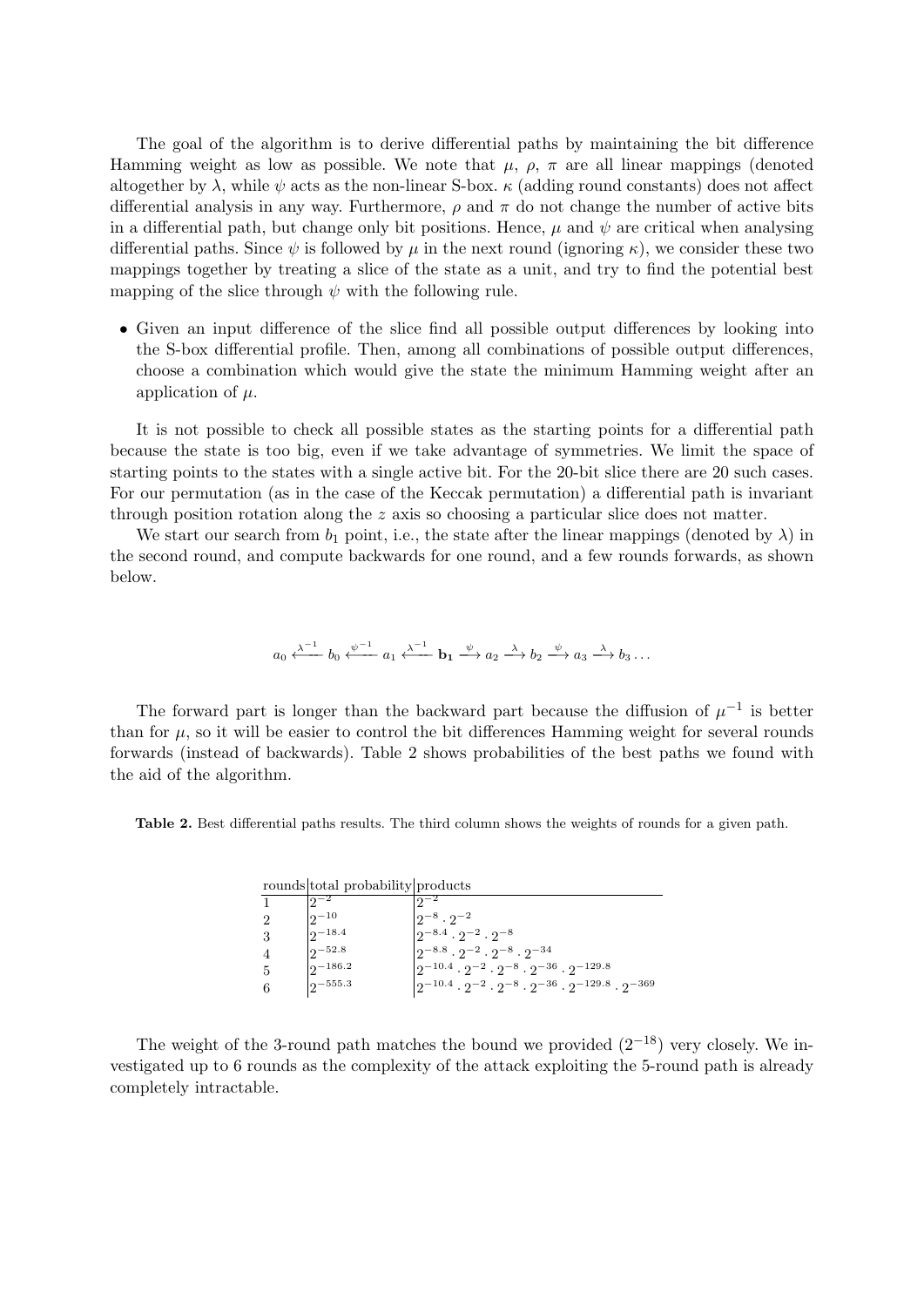|  |                                                                                  |  |  | <b>Table 3.</b> The difference distribution table of the S-box. Input and output differences are given in the hexadecimal |  |
|--|----------------------------------------------------------------------------------|--|--|---------------------------------------------------------------------------------------------------------------------------|--|
|  |                                                                                  |  |  | format. Each element of the table represents the number of occurrences of the corresponding output difference             |  |
|  | $\Delta OUT$ given the input difference $\Delta IN$ . For clarity '-' denotes 0. |  |  |                                                                                                                           |  |

| $\frac{\Delta OUT}{\Delta IN}$ | $00\,$                   | 01 02          |                |                  |                |                |                |                |                |                |                  |                |                          |                  |                |                  |                |                |                |                |                          |                          |                |                  |                |                  |                |                |                |                | 03 04 05 06 07 08 09 0a 0b 0c 0d 0e 0f 10 11 12 13 14 15 16 17 18 19 1a 1b 1c 1d 1e 1f |                |
|--------------------------------|--------------------------|----------------|----------------|------------------|----------------|----------------|----------------|----------------|----------------|----------------|------------------|----------------|--------------------------|------------------|----------------|------------------|----------------|----------------|----------------|----------------|--------------------------|--------------------------|----------------|------------------|----------------|------------------|----------------|----------------|----------------|----------------|----------------------------------------------------------------------------------------|----------------|
| $00\,$                         | $\overline{32}$          |                |                |                  |                |                |                |                |                |                |                  |                |                          |                  |                |                  |                |                |                |                |                          |                          |                |                  |                |                  |                |                |                |                |                                                                                        |                |
| 01                             | $\overline{a}$           | 8              |                |                  |                |                |                |                |                | 6              |                  |                |                          |                  | $\overline{2}$ |                  |                | 6              |                |                |                          |                          | $\overline{2}$ |                  |                | 8                |                |                |                |                |                                                                                        |                |
| 02                             |                          |                | 8              | 6                |                |                |                |                |                |                |                  |                |                          | $\overline{2}$   |                |                  |                |                | 6              | 8              |                          |                          |                |                  |                |                  |                |                |                |                |                                                                                        |                |
| 03                             |                          |                | $\overline{2}$ | 4                |                |                |                |                |                |                |                  | 2              |                          |                  |                |                  |                |                |                |                |                          |                          |                |                  |                |                  | 4              |                |                |                |                                                                                        |                |
| 04                             |                          |                |                |                  | 8              | 6              | 6              | 8              |                |                |                  |                |                          |                  |                |                  |                |                |                |                |                          |                          |                |                  |                | $\overline{2}$   | $\overline{2}$ |                |                |                |                                                                                        |                |
| 05                             |                          |                |                |                  | 4              |                | 4              |                | $\overline{2}$ |                |                  |                | $\overline{2}$           |                  |                |                  |                |                |                | 2              |                          | 4                        |                | $\overline{2}$   |                |                  |                |                |                |                |                                                                                        | 4              |
| 06                             |                          |                |                |                  | $\overline{2}$ | 4              | 4              | 4              |                | 2              |                  |                |                          |                  |                |                  |                |                |                |                | 4                        | 4                        | $\overline{2}$ | 4                |                |                  |                | $\overline{2}$ |                |                |                                                                                        |                |
| 07                             |                          |                |                |                  | $\overline{2}$ |                | $\overline{2}$ | $\overline{2}$ |                |                |                  |                | $\overline{2}$           | $\overline{2}$   | $\overline{2}$ |                  | $\overline{2}$ |                |                |                | $\overline{2}$           | $\overline{2}$           | $\overline{2}$ | $\overline{2}$   |                |                  | $\overline{2}$ |                | $\overline{2}$ | $\overline{2}$ | 2                                                                                      | $\overline{2}$ |
| 08                             |                          |                |                |                  |                |                |                | $\overline{a}$ | 8              | $\overline{a}$ | 6                | $\overline{a}$ | 6                        |                  | 8              |                  |                |                |                | $\overline{2}$ |                          | $\overline{2}$           |                |                  |                |                  |                |                |                |                |                                                                                        |                |
| 09                             |                          | 4              | $\overline{2}$ | $\overline{2}$   |                |                |                |                |                |                |                  |                |                          | 4                |                | 4                |                | 4              |                | 4              |                          |                          |                |                  |                |                  |                |                | $\overline{2}$ | $\overline{2}$ |                                                                                        | $\overline{4}$ |
| 0a                             |                          |                |                |                  |                |                |                | $\overline{2}$ | 4              |                |                  | 4              | 4                        |                  |                | $\overline{2}$   | $\overline{2}$ |                |                |                |                          |                          |                |                  | $\overline{2}$ |                  |                | 4              | 4              |                |                                                                                        | 4              |
| 0 <sub>b</sub>                 |                          | $\overline{2}$ |                |                  |                |                |                |                |                |                |                  |                |                          | 4                | $\overline{2}$ |                  |                | 6              |                |                |                          |                          |                |                  |                |                  |                |                |                |                | 6                                                                                      |                |
| 0 <sub>c</sub>                 |                          |                |                |                  |                |                |                |                | 2              |                | 4                | 4              | 4                        | $\overline{2}$   |                | 4                |                |                |                |                |                          |                          |                |                  |                |                  |                |                |                |                |                                                                                        |                |
| 0 <sub>d</sub>                 |                          |                |                |                  | $\overline{2}$ |                | 6              |                | 4              |                | 4                |                |                          |                  |                |                  |                |                |                |                |                          | 4                        |                | 4                |                | $\overline{2}$   |                | 6              |                |                |                                                                                        |                |
| 0e                             |                          | $\overline{2}$ |                |                  |                |                |                |                | $\overline{2}$ | $\overline{2}$ |                  | $\overline{2}$ | $\overline{2}$           | $\overline{2}$   | $\overline{2}$ | $\mathfrak{D}$   |                |                |                |                |                          | $\overline{2}$           |                |                  | $\overline{2}$ | $\overline{2}$   | $\overline{2}$ | $\overline{2}$ |                | 2              |                                                                                        | $\overline{2}$ |
| 0f                             |                          |                |                |                  | $\overline{2}$ | $\overline{2}$ | $\overline{2}$ |                | $\overline{2}$ | $\overline{2}$ | $\boldsymbol{2}$ |                |                          |                  |                |                  |                |                |                |                | $\overline{4}$           | $\overline{2}$           | $\overline{2}$ | $\boldsymbol{2}$ | $\overline{4}$ | $\boldsymbol{2}$ | $\overline{2}$ | $\overline{2}$ |                |                |                                                                                        |                |
| 10                             |                          |                |                |                  |                |                |                | $\overline{2}$ |                |                |                  | $\overline{2}$ |                          |                  |                |                  | 8              |                |                |                | 6                        | $\overline{a}$           |                |                  | 6              |                  |                |                | 8              |                |                                                                                        |                |
| 11                             |                          | $\overline{2}$ |                |                  |                | 4              |                |                |                | 4              | $\overline{2}$   |                |                          | 4                |                |                  |                | 4              |                |                |                          | $\overline{2}$           |                |                  |                | 4                |                |                |                | 4              | $\overline{2}$                                                                         |                |
| 12                             |                          |                | 4              | 4                | $\overline{2}$ | $\overline{a}$ | $\overline{2}$ | 4              |                |                |                  |                |                          |                  |                |                  |                |                |                |                |                          |                          |                |                  |                | $\overline{2}$   | $\overline{4}$ | $\overline{2}$ |                |                |                                                                                        | 4              |
| 13                             |                          |                | $\overline{2}$ | $\mathfrak{D}$   |                |                | $\overline{2}$ | $\overline{2}$ | $\overline{2}$ |                | $\overline{2}$   | $\overline{2}$ |                          | $\overline{2}$   | $\overline{2}$ | $\overline{2}$   |                |                |                | $\overline{2}$ |                          |                          | $\overline{2}$ |                  |                |                  | $\overline{2}$ | $\overline{2}$ |                |                | 2                                                                                      | 2              |
| 14                             |                          | $\overline{2}$ |                |                  |                |                |                |                |                |                |                  |                |                          |                  | $\overline{2}$ |                  | 4              | $\overline{2}$ |                |                |                          |                          | 4              | 4                | 4              | 4                |                |                |                |                | $\overline{2}$                                                                         | 4              |
| 15                             |                          |                |                |                  |                |                |                | $\overline{2}$ |                |                |                  |                |                          |                  |                | 6                | $\overline{2}$ |                |                |                |                          |                          |                |                  | 6              |                  |                |                |                |                |                                                                                        |                |
| 16                             |                          |                | $\overline{2}$ | 6                | 4              |                |                |                |                |                |                  |                |                          |                  |                |                  |                |                |                |                |                          |                          |                |                  |                |                  | 4              | 4              | 2              | 6              |                                                                                        |                |
| 17                             |                          |                | $\overline{2}$ | $\boldsymbol{2}$ | $\overline{2}$ | $\overline{2}$ |                |                |                |                | 4                | $\overline{2}$ | 4                        | $\overline{2}$   |                |                  |                |                | 2              |                | 2                        |                          |                |                  |                |                  | $\overline{2}$ | $\overline{2}$ | $\overline{2}$ | 2              |                                                                                        |                |
| 18                             |                          |                |                |                  |                | $\overline{2}$ |                |                |                |                |                  |                |                          |                  |                | $\overline{2}$   | $\overline{2}$ |                | 4              |                | 4                        |                          | 4              |                  | 4              |                  | $\overline{2}$ |                | 4              |                |                                                                                        |                |
| 19                             |                          | $\overline{2}$ |                | $\overline{2}$   | $\overline{2}$ | $\overline{2}$ |                | $\overline{2}$ |                |                |                  | $\overline{2}$ |                          | $\overline{2}$   |                | $\overline{2}$   |                | $\overline{2}$ |                | $\overline{2}$ |                          | $\overline{2}$           | $\overline{2}$ | $\overline{2}$   |                | $\overline{2}$   |                |                |                | 2              |                                                                                        | $\overline{2}$ |
| 1a                             |                          |                |                |                  |                |                |                |                | 2              |                |                  | 4              | 6                        |                  |                | 4                | 4              |                |                | $\overline{2}$ | 4                        |                          |                |                  |                |                  |                |                |                |                |                                                                                        |                |
| 1 <sub>b</sub>                 | $\overline{\phantom{a}}$ | $\overline{2}$ | $\overline{2}$ |                  |                |                |                |                |                | $\overline{2}$ | $\overline{2}$   |                |                          | $\boldsymbol{2}$ | $\overline{2}$ |                  | $\overline{a}$ | $\overline{2}$ | $\overline{2}$ |                |                          | $\overline{2}$           | $\overline{2}$ |                  |                |                  |                |                |                | 2              | 2                                                                                      |                |
| 1 <sub>c</sub>                 |                          |                | $\overline{2}$ |                  |                |                |                |                |                |                |                  | $\overline{2}$ |                          |                  |                |                  | $\overline{2}$ | $\overline{2}$ | $\overline{2}$ | $\overline{2}$ |                          | $\overline{2}$           | $\overline{2}$ | $\overline{2}$   | $\overline{2}$ | $\overline{2}$   | $\overline{2}$ | $\overline{2}$ | $\overline{2}$ |                | $\overline{2}$                                                                         | $\overline{2}$ |
| 1 <sub>d</sub>                 |                          | 2              |                |                  |                | $\overline{2}$ |                | $\overline{2}$ |                | $\overline{2}$ |                  | $\overline{2}$ |                          |                  |                | $\boldsymbol{2}$ | $\overline{2}$ | L,             | 4              | ۰              | $\boldsymbol{2}$         | $\overline{\phantom{a}}$ | $\overline{2}$ |                  | $\overline{2}$ |                  | $\overline{2}$ |                |                |                | $\overline{2}$                                                                         |                |
| 1e                             |                          |                |                |                  |                |                |                |                | $\overline{2}$ | 4              | $\overline{2}$   | $\overline{2}$ | $\overline{2}$           | $\overline{2}$   |                | $\overline{2}$   | $\overline{2}$ | 4              | $\overline{2}$ | 2              | $\overline{2}$           | $\overline{2}$           |                | $\overline{2}$   |                |                  |                |                |                |                |                                                                                        |                |
| 1 <sup>f</sup>                 | $\overline{a}$           | $\overline{2}$ | $\overline{2}$ |                  | $\overline{2}$ |                |                | $\overline{2}$ | $\overline{2}$ |                |                  | $\overline{2}$ | $\overline{\phantom{0}}$ | $\overline{2}$   | $\overline{2}$ | $\overline{a}$   | $\overline{2}$ |                |                | $\overline{2}$ | $\overline{\phantom{a}}$ | $\overline{2}$           | $\overline{2}$ |                  |                | $\overline{2}$   | $\overline{2}$ |                | 2              |                |                                                                                        | $\overline{2}$ |

## G

The  $\mu$  step changes the S state according to the following equations. for  $(z := 0; z < 64; z := z + 1)$  {  $S'[0][4][z] := S[0][3][z] \oplus S[1][4][z] \oplus S[2][4][z] \oplus S[3][4][z]$  $S'[0][3][z] := S[0][2][z] \oplus S[1][3][z] \oplus S[2][3][z] \oplus S[3][3][z]$  $S'[0][2][z] := S[0][4][z] \oplus S[0][1][z] \oplus S[1][2][z] \oplus S[2][2][z] \oplus S[3][2][z]$  $S'[0][1][z] := S[0][0][z] \oplus S[1][1][z] \oplus S[2][1][z] \oplus S[3][1][z]$ 

 $S'[0][0][z] := S[0][4][z] \oplus S[1][0][z] \oplus S[2][0][z] \oplus S[3][0][z]$ 

 $S'[1][4][z] := S[0][4][z] \oplus S[1][4][z] \oplus S[2][0][z] \oplus S[3][3][z]$  $S'[1][3][z] := S[0][3][z] \oplus S[1][3][z] \oplus S[2][4][z] \oplus S[3][2][z]$  $S'[1][2][z] := S[0][2][z] \oplus S[1][2][z] \oplus S[2][3][z] \oplus S[3][4][z] \oplus S[3][1][z]$  $S'[1][1][z] := S[0][1][z] \oplus S[1][1][z] \oplus S[2][2][z] \oplus S[2][0][z] \oplus S[3][0][z]$  $S'[1][0][z] := S[0][0][z] \oplus S[1][0][z] \oplus S[2][1][z] \oplus S[3][4][z]$ 

F